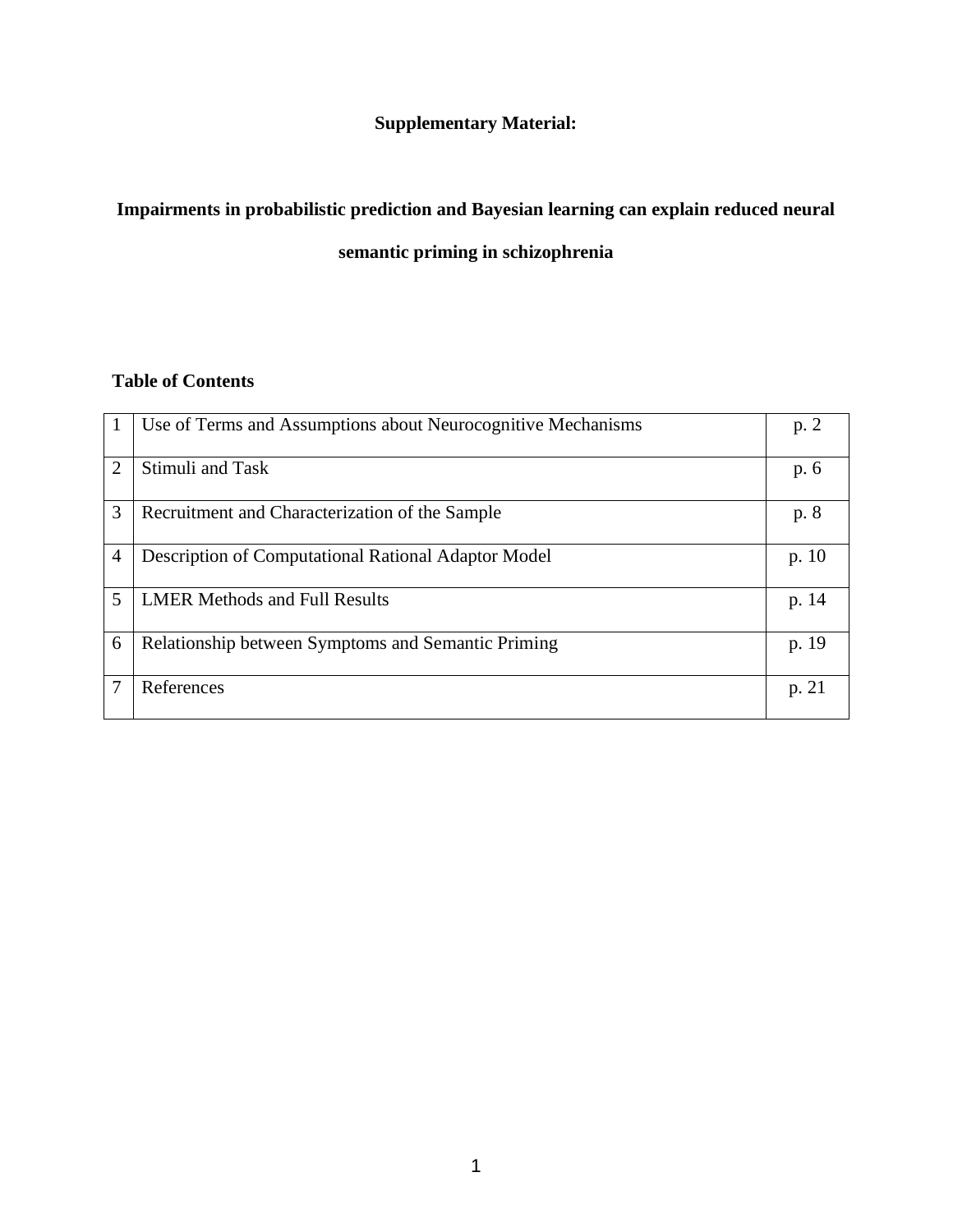#### **1. Use of Terms and Assumptions about Neurocognitive mechanisms**

The experimental paradigm we used in the present study was designed to probe nonautomatic ("controlled") semantic priming — specifically, semantic priming that is driven by relatively "implicit" probabilistic predictive mechanisms. Because we understand that terms like "automatic", "controlled", "strategic", and "implicit" are used in different ways in the literature, here we clarify how we define these terms in the present study, as well as our assumptions about the neurocognitive mechanisms probed by our paradigm.

### "Automatic" versus "Controlled" Semantic Priming

"Automatic" semantic priming has been traditionally defined as semantic priming that is driven by mechanisms that do not require marked attention to the prime word itself, and that do not engage 'top-down' processing. The most commonly discussed automatic semantic priming mechanism is the automatic "spread of activation" across lexical and semantic networks (Neely, 1977; Posner & Snyder, 1975). On this account, after encountering a prime word (e.g., "priest"), activity flows, in a bottom-up fashion, from the prime's orthographic or phonological form (p-ri-e-s-t) to its lexical representation (e.g. PRIEST), and then to its semantic distributed features (the semantic features associated with  $\langle\text{priest}\rangle$ ). These representations, in turn, automatically spread activity to shared (directly associated) semantic features (e.g. the semantic features associated with <church>). This means that if a semantically associated target word, like "church", appears very quickly after the prime, its processing is facilitated because its lexical representation and/or semantic features have already been activated, and so they are easier to access than if the target word was preceded by an unrelated prime word.

To capture this type of automatic spread of activation, the time interval between the onset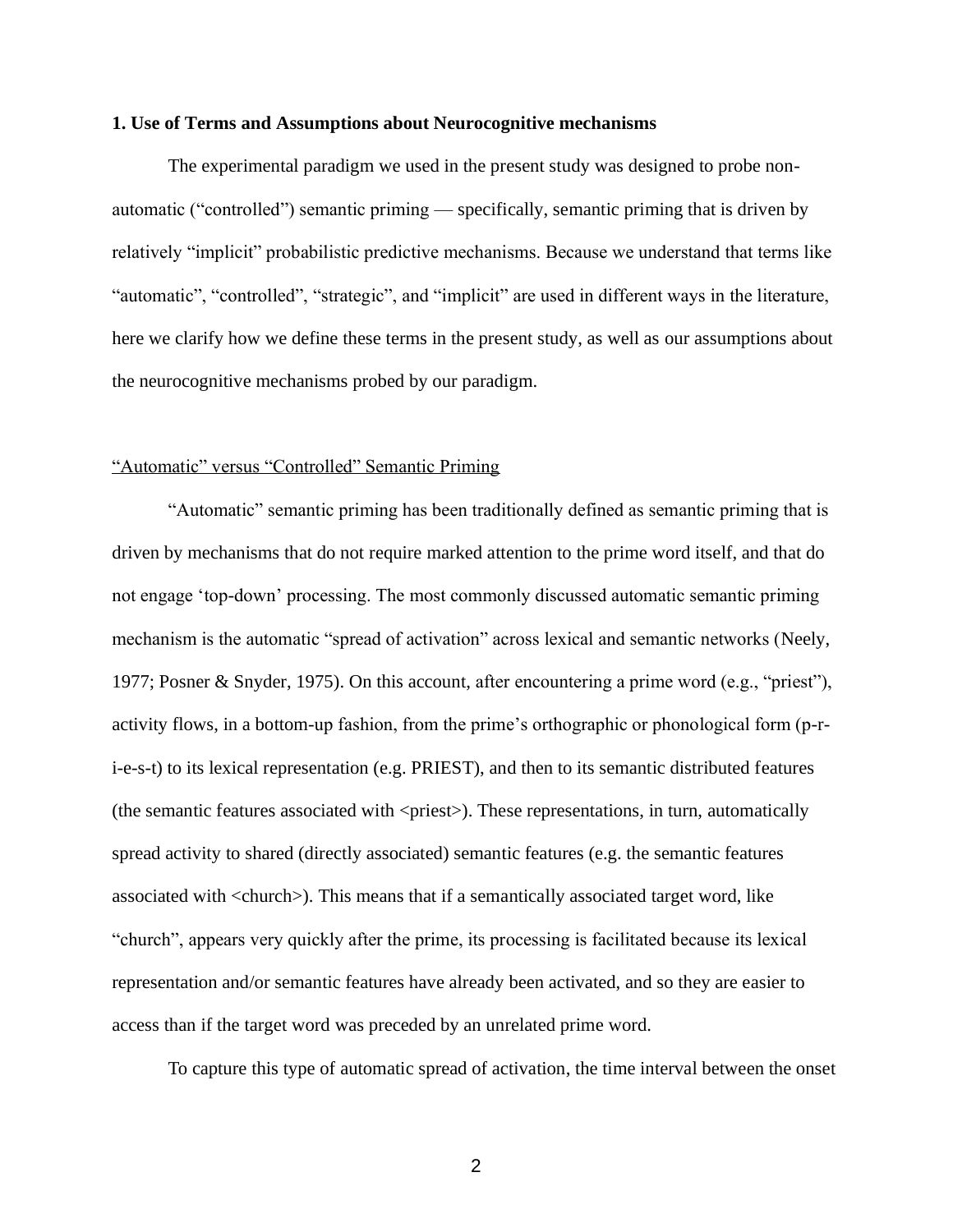of the prime and the onset of the target (the Stimulus Onset Asynchrony, SOA) must be very short, and/or the prime word must be masked so that it is perceived under or just over the threshold of awareness (Marcel, 1983). In addition, participants should carry out tasks that encourage them to process the meaning of the target, rather than tasks like lexical decision that draw attention to the relationship between the prime and target.

In schizophrenia, the magnitude of the automatic semantic priming effect is usually same as in healthy controls (e.g., Barch et al., 1996; Blum & Freides, 1995; Chapin et al., 1992; Ober et al., 1995; Vinogradov et al., 1992). If, however, the relationship between the prime and target is *indirect* — that is, linked by an unstated mediator word (e.g. "priest" — [church] — "bell"), the automatic semantic priming effect can be larger in people with schizophrenia than in healthy controls, particularly in patients with positive thought disorder (Kreher et al., 2009; Moritz et al., 2001; Moritz et al., 2003; Spitzer et al., 1993; Weisbrod et al., 1998). This has been taken as evidence for an abnormally *broad* automatic spread of activity across semantic memory in schizophrenia. Recent evidence suggests that, rather than arising from an unconstrained, faster spread of automatic activation across semantic memory, as was originally hypothesized (Manschreck, Maher, Milavetz, Ames, Weisstein, & Schneyer, 1988), this broader automatic lexico-semantic activity in schizophrenia stems from looser *mappings* between the form and meaning of words (Kuperberg, Weber, Delaney-Busch, Ustine, Stillerman, Hämäläinen & Lau, 2019).

This type of "automatic" semantic priming can be contrasted with "controlled" mechanisms of semantic priming, which do require attention to the prime, and are conceptualized as being *top-down* in nature. They are thought to be engaged when the time interval between the onset of the prime and target is longer, and when the prime is unmasked. As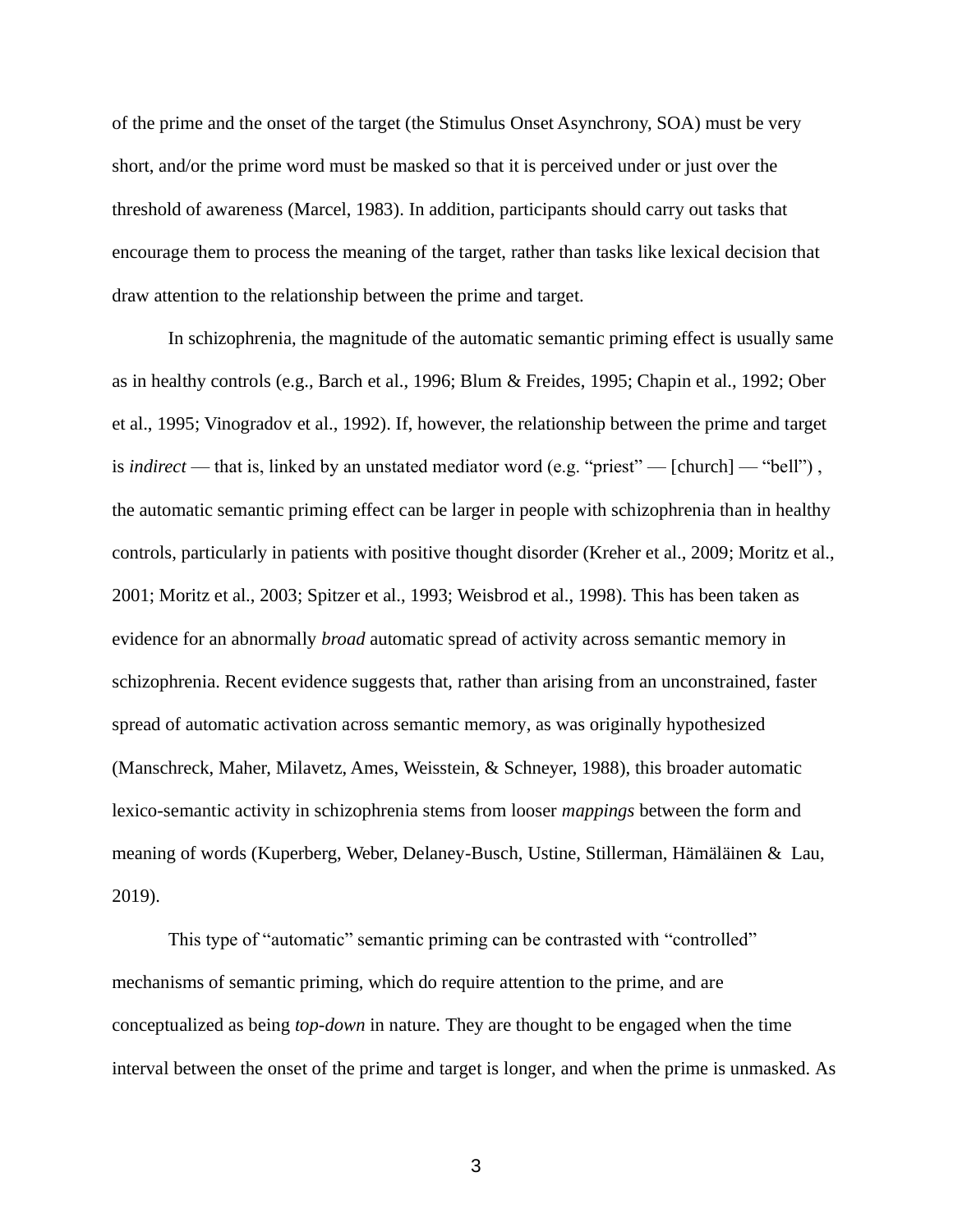discussed in the main manuscript, under these experimental conditions, the semantic priming effect in schizophrenia is typically reduced (Pomarol-Clotet et al., 2008), and this has usually been attributed to impairments in top-down processing mechanisms (Barch et al., 1996; Barch & Ceaser, 2012). This reduced semantic priming has not been consistently associated with any specific symptom of schizophrenia, but rather appears to characterize schizophrenia as a whole.

As discussed in the main manuscript, two types of top-down "controlled" semantic priming mechanisms have been distinguished — proactive (prediction) and retroactive (semantic matching) (Neely, Keefe & Ross, 1989). The aim in the present study was to isolate the former mechanism — *predictive* semantic priming.

#### "Implicit" versus "Strategic" predictive mechanisms

The original models of semantic priming equated "automatic" mechanisms of priming with "implicit" mechanisms, and "controlled" top-down mechanisms with explicit "strategic" processes. By "strategic", what was usually mean was that participants were overtly aware of the mechanisms in which they were engaging to carry out the task, and that these mechanisms were intentional and conscious in nature (see Posner & Snyder, 1975). For example, top-down predictive semantic priming was assumed to involve the generation of a fixed "expectancy set" (a set of candidate targets related to the prime) after observing the prime word; then, upon presentation of the target, this expectancy set was serially searched for a word whose visual form matched the bottom-up input provided by the target word; in the event a match was found, recognition and/or processing was facilitated for the target (Becker, 1980).

More recent work, however, suggests that top-down predictive processing is not necessarily conscious and strategic in nature (although, of course, it can be subject to strategic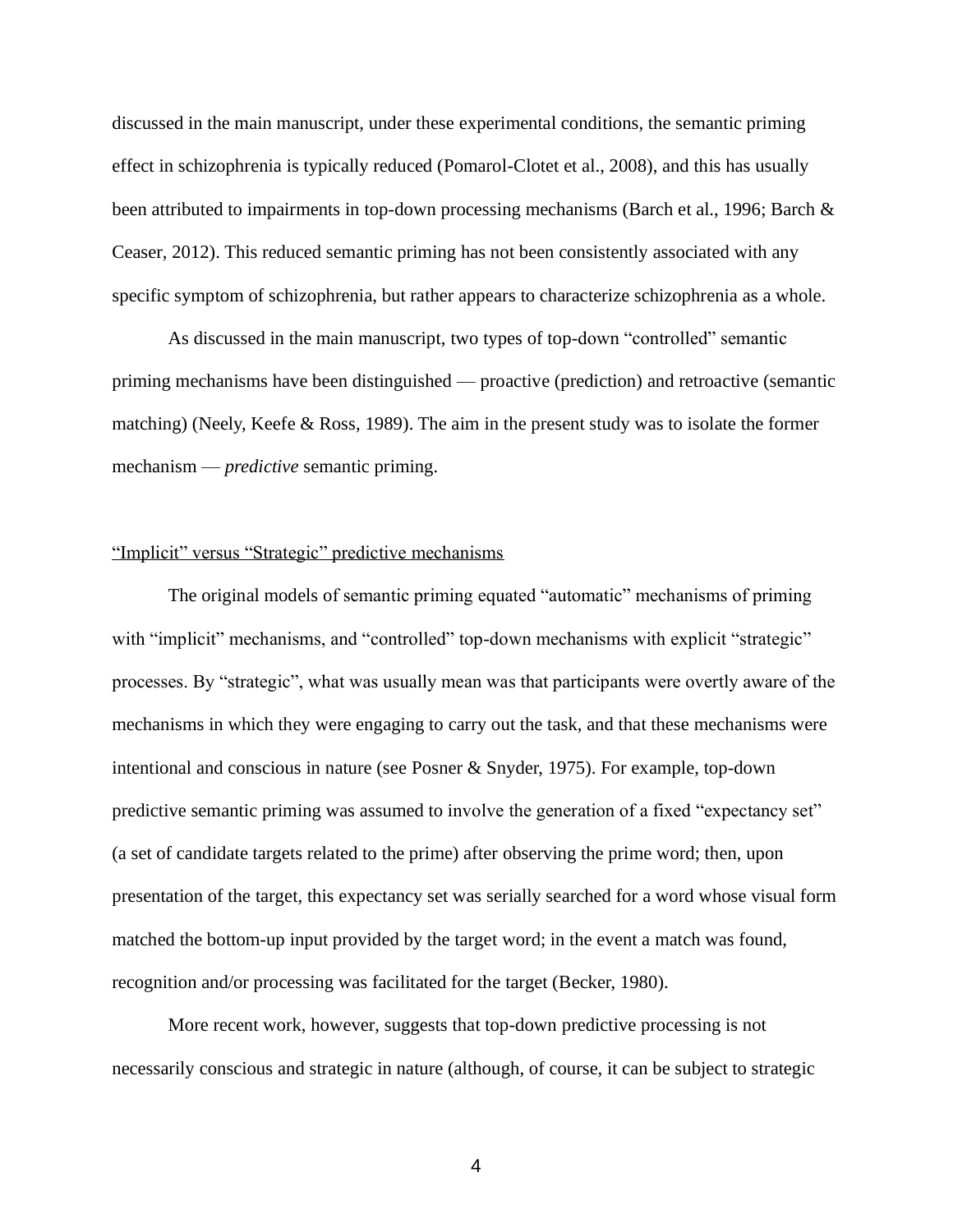control). For example, there is growing understanding that predictive processes engaged during language comprehension are graded and probabilistic in nature (Federmeier & Kutas, 1999; DeLong, Urbach, & Kutas, 2005, Kutas, DeLong, & Smith, 2011, see Kuperberg & Jaeger, 2016 for a review. These observations, along with evidence supporting the role of implicit statistical learning in language learning (Saffran, Newport, & Aslin, 1996) and processing/adaptation (Kleinschmidt & Jaeger, 2015), suggest that, even under non-automatic conditions, predictive processing is likely to be more implicit and probabilistic than previously assumed.

 This conceptualization of probabilistic implicit prediction forms the basis for the theoretical framework we adopt in the present study, and it is exemplified by our probabilistic model of learning/adaptation. In the present paradigm, in heathy control participants, prediction under conditions of high predictive validity was possible because participants engaged in implicit statistical learning, enabling them to adapt to the statistical structure of the contextual environment, *even though* they were never told to do so. Thus, in the present paper, we emphasize the more implicit nature of predictive semantic priming in order to clarify that we do not assume that prediction was all-or-nothing or overtly strategic in nature.

# Relationship between probabilistic prediction in this semantic priming paradigm and during language comprehension

The probabilistic prediction mechanisms engaged during this semantic priming paradigm may not work in precisely the same ways as those engaged during natural language comprehension, which is obviously much more complex. However, one important advantage of this paradigm is that, by varying the proportion of predictable associated versus non-predictable unrelated trials within the broader contextual environment, we were able to encourage predictive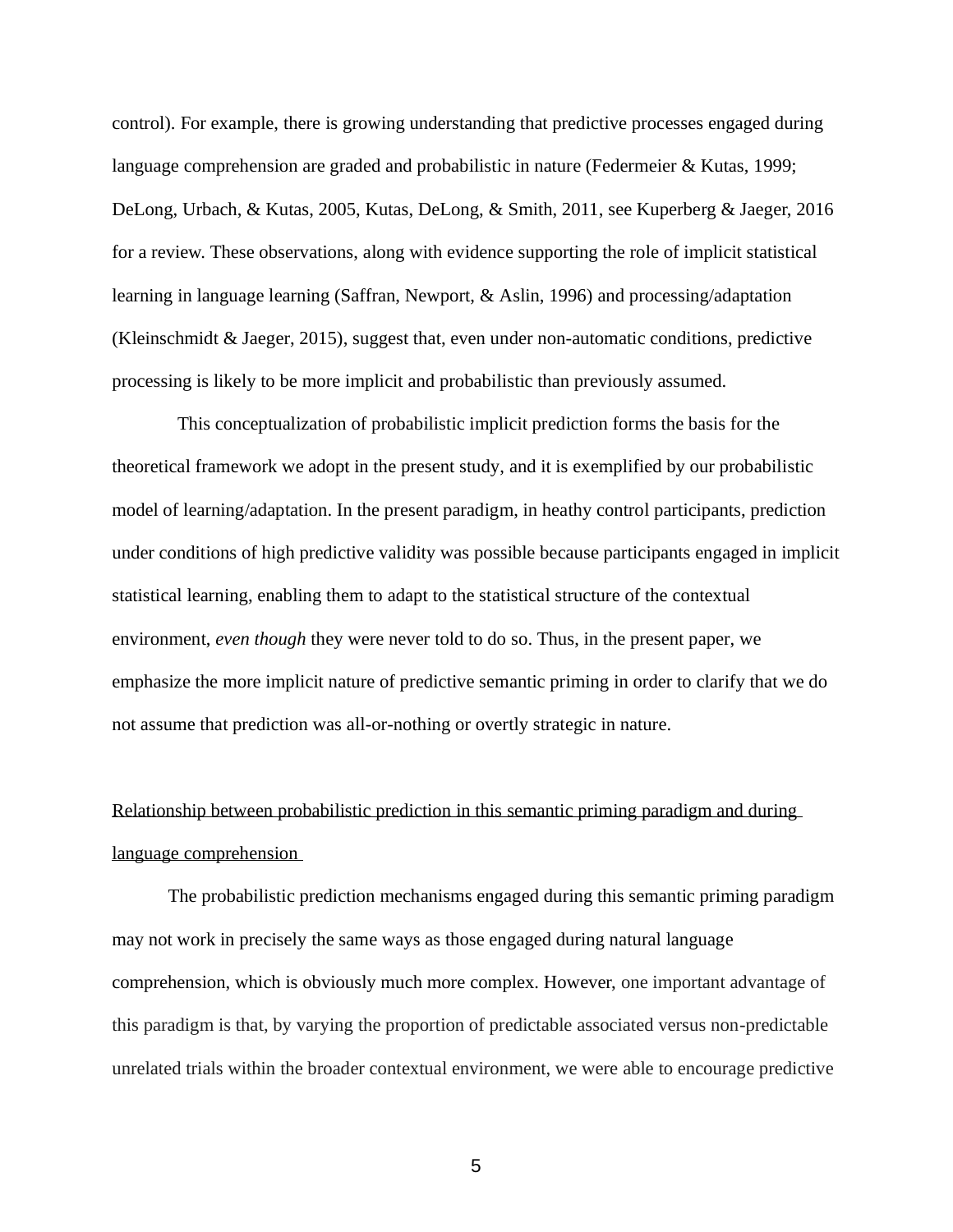processes while holding the *local* semantic context on each individual trial constant. That is, trials in the lower predictive validity block had the same structure as in the higher predictive validity block; the *only* factor that varied between blocks was the relatedness proportion. This means that we cannot attribute any impairments observed in the schizophrenia group to impairments in processing the context itself (indeed, as discussed in the paper, the amplitude of the N400 evoked by the prime word did not differ between the patient and control group). Thus, any reduction in the predictive priming effect in patient group cannot easily be attributed to deficits in holding information across delays in working memory, which might, in theory, contribute to impairments in using context during higher-level sentence and discourse comprehension. However, when thinking about the role of pro-active predictive mechanisms during higher-level language comprehension, it will be important to consider the role of working memory in maintaining information in the context over longer delays.

#### **2. Stimuli and Task**

The materials used in this study were the same as those described by Weber, Lau, Stillerman, & Kuperberg (2016) and Lau, Gramfort, Hämäläinen, & Kuperberg (2013), which were very similar to the stimuli described by Lau, Weber, Gramfort, Hämäläinen, & Kuperberg (2016). Note that, while analyses in these previous studies focused on a smaller subset of stimuli, which were matched for lexical variables and counterbalanced across conditions, the analysis approach taken in the present study included all non-probe items and controlled for lexical variables by including them as covariates in our analyses. However, for the purpose of visualization, a matched subset of stimuli described in the previous studies was used to generate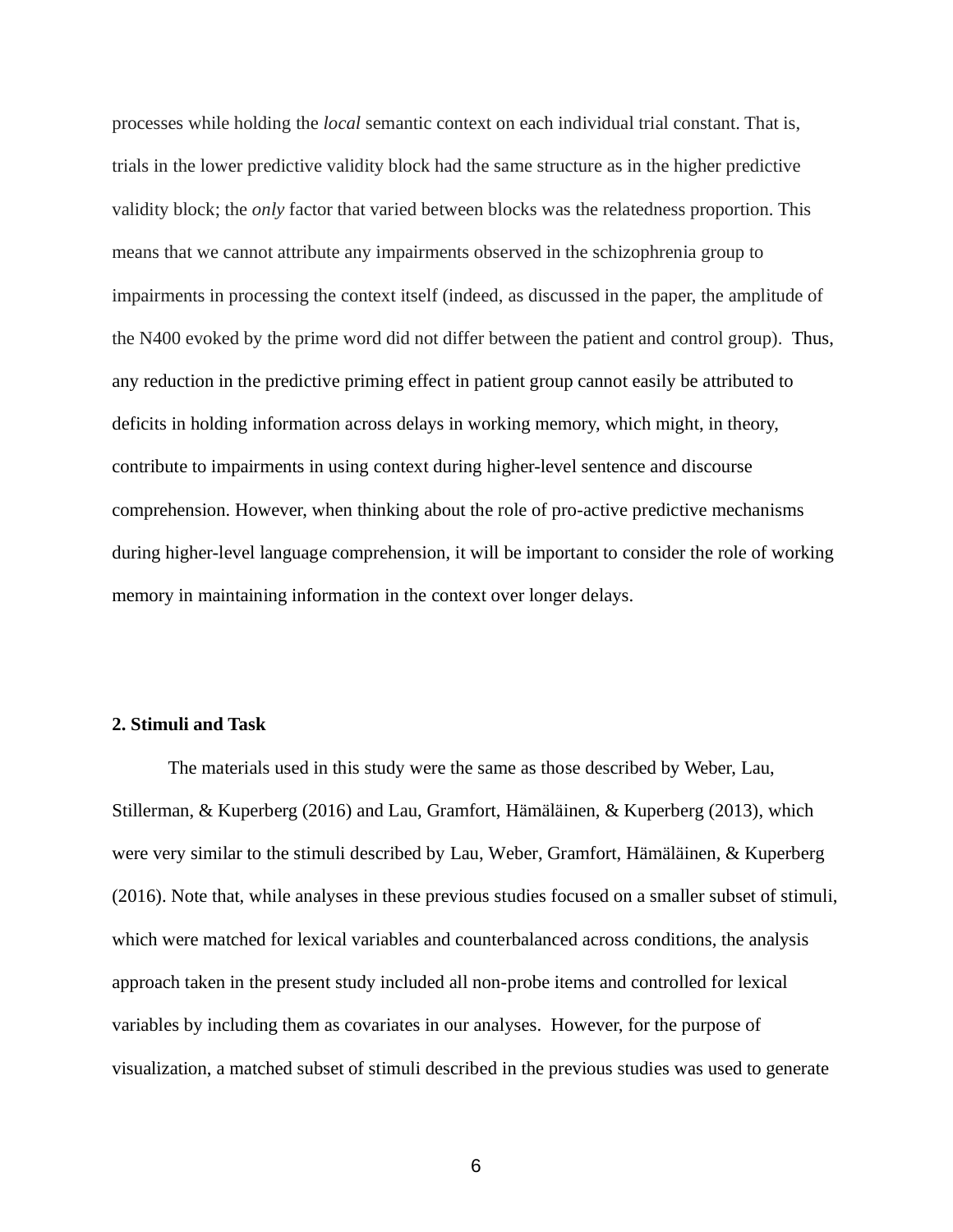the waveforms shown in Figure 3A. Below we first describe the full set of stimuli that were used for analysis. We then summarize the subset of stimuli used to generate the waveforms in Figure 3A.

Semantically associated word pairs (example: salt – pepper) were selected from the University of South Florida Association Norms (Nelson, McEvoy CL, & Schreiber, 2004). All associated word pairs had a forward association strength (FAS) of .32 or higher (at least 32% of participants presented with the prime word responded with the target). All primes had been normed by at least 100 participants. Unrelated word pairs were created by shuffling the targets of related word pairs; the resultant unrelated prime-target pairs were then manually checked to ensure that no associated pairs had accidentally been created ( $FAS = 0$ ).

The desired relatedness proportion in each block was achieved by varying the number of associated versus unrelated pairs in each block. The lower predictive validity block was composed of 360 unrelated prime-target pairs and 40 associated prime-target pairs. The higher predictive validity block was composed of 200 unrelated prime-target pairs and 200 related prime-target pairs. No word in any position was ever repeated in a given presentation list. The order of stimuli in each list was pseudorandomized within and across participants. All primes were presented in lowercase, for 500 ms; all targets were presented in uppercase, for 900 ms. There was a 100 ms blank screen between each prime and its target, such that the stimulus onset asynchrony between prime and target was 600 ms. Each trial was followed by a 200 ms fixation cross, and then a 200 ms blank screen. (See Figure 1 in the main manuscript for a diagram of the trial structure).

Participants' task was to press a button every time they saw an animal word. For the purpose of this task, we included 'animal probe' prime-target pairs that contained animal words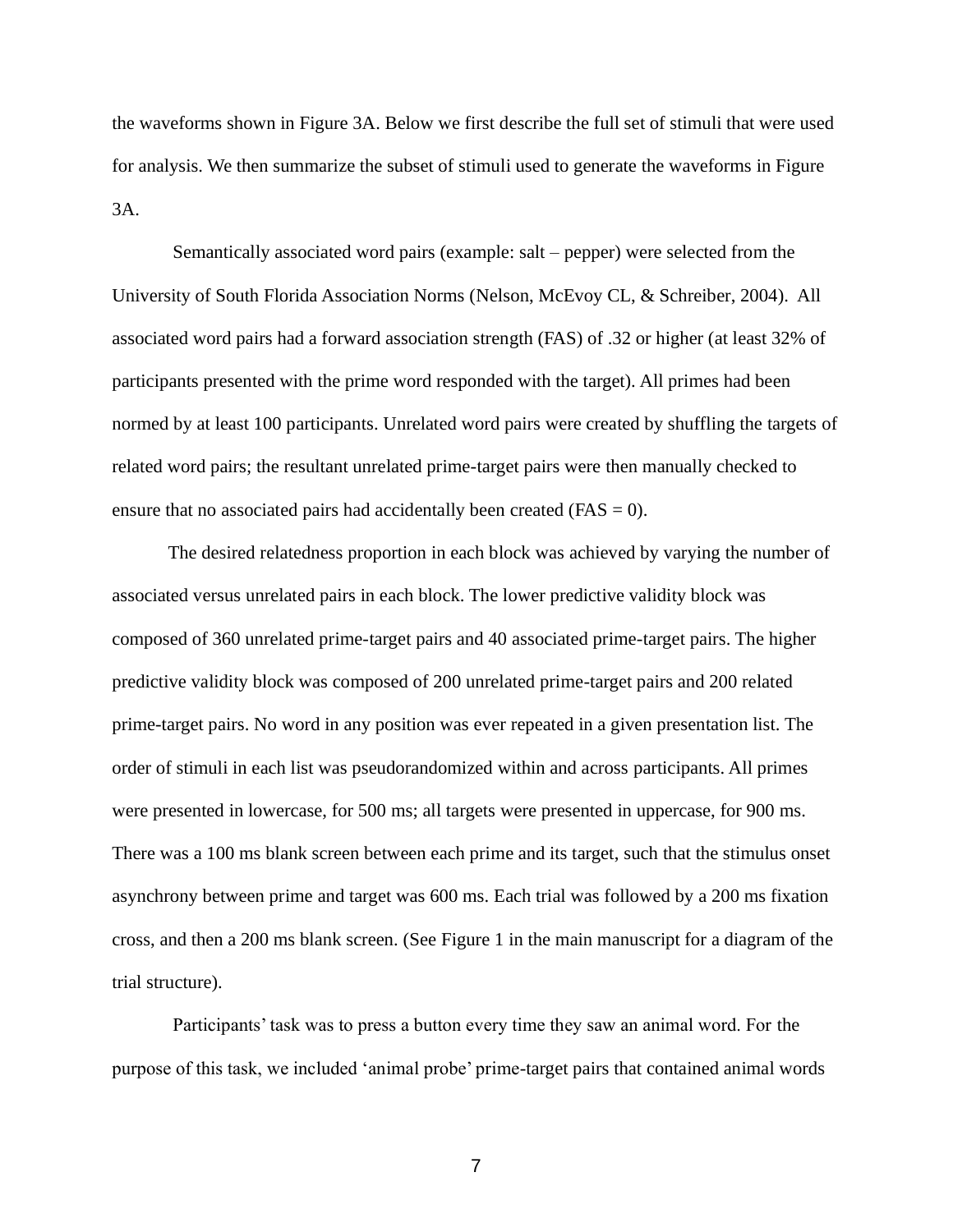(e.g., *tiger*): 50% of which were in the prime position and 50% of which were in the target position. None of these animal probe trials were included in the analyses for this study, and all were unrelated. In the lower predictive validity block, 80 of the 360 unrelated prime-target pairs were animal probe trials. In the higher predictive validity block, 80 of the 200 unrelated primetarget pairs were animal probe trials.

As noted above, for the purpose of visualization, a matched subset of stimuli described in the previous studies was used to generate the waveforms shown in Figure 3A. This matched subset of stimuli was organized in a 2 (Relatedness: associated, unrelated) x 2 (Block: lower predictive validity, higher predictive validity) design, with 40 word pairs in each of the four conditions. Note that these were the same set of stimuli that were used to carry out factorial analyses in our previous studies. These stimuli were matched across conditions for log frequency of the prime and log frequency of the target. The stimuli were also matched across blocks, within relatedness conditions, for forward association strength. Mean log frequency of the primes, for this subset was 2.55; mean log frequency of the targets was 3.53 (SUBTLEX; Brysbaert & New, 2009). Mean forward association strength for the related word pairs was .65.

In the present study, we report EEG data from patients and controls. However, these data were collected in concert with MEG data, and as part of a larger multimodal study that also included an fMRI session using the same experimental design. The order of sessions (MEG/EEG vs. fMRI) was counterbalanced across subjects, and each participant saw a completely different set of items from session 1 to session 2, but the order of the sets and the recording modality in which they appeared (EEG-MEG/fMRI) was counterbalanced across participants.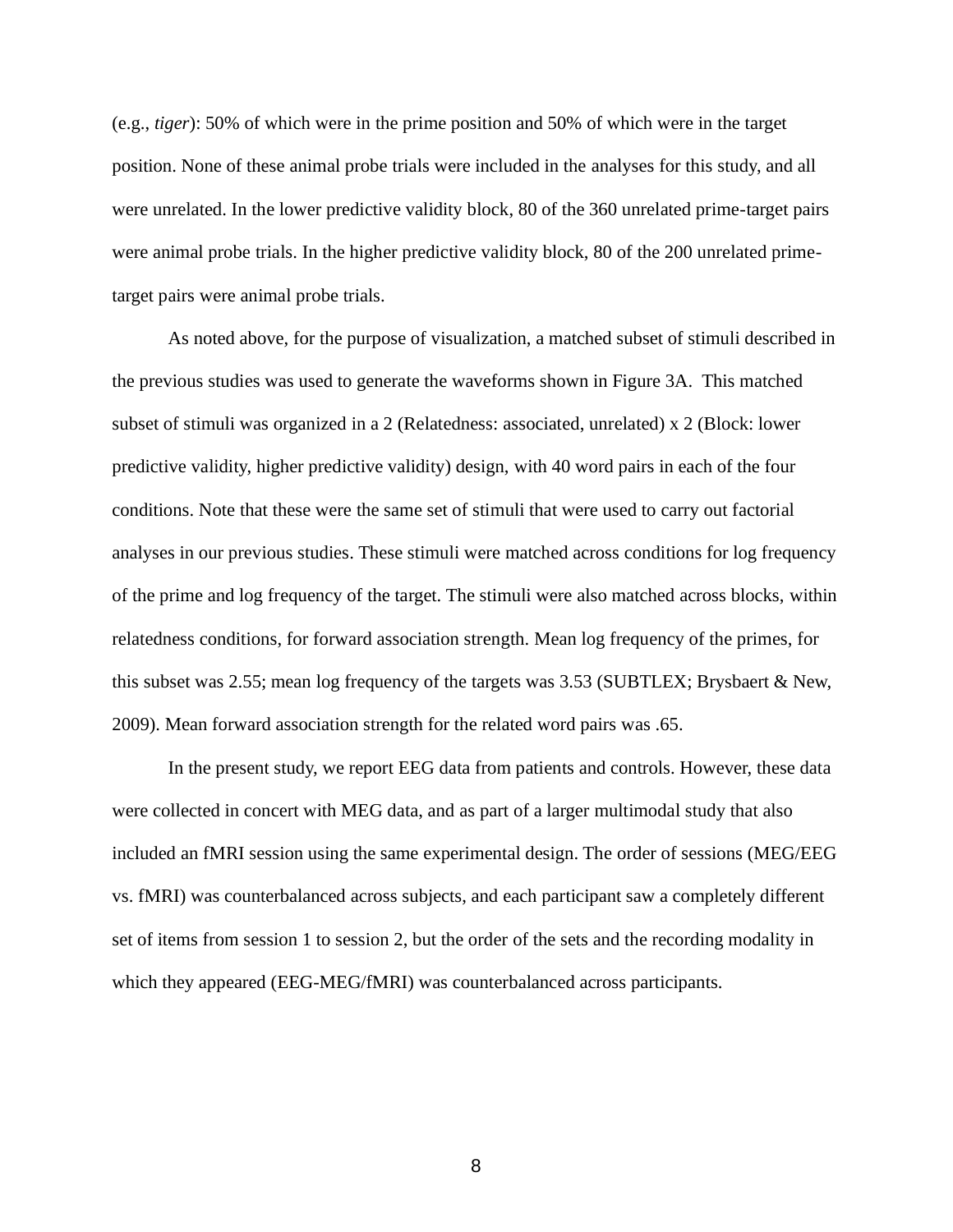#### **3. Recruitment and Characterization of Participants**

People with a DSM-IV diagnosis of either schizophrenia or schizoaffective disorder were recruited from the Freedom Trail Clinic, which is based at the Lindemann Mental Health Center (Boston, MA, USA), an outpatient clinic and the dedicated Massachusetts General Hospital center for research and training in psychotic disorders. Diagnoses were confirmed with the Structured Clinical Interview for *DSM–III-R* (Spitzer, 1992), which was administered by a research psychiatrist. Of the 18 patients whose data we analyzed in the present study, 14 met criteria for diagnosis of schizophrenia, and the remaining 4 met criteria for a diagnosis of schizoaffective disorder. Demographically matched adult controls, without histories of psychiatric disorders (confirmed using an abbreviated version of the Structured Clinical Interview; Spitzer, 1992), were recruited by advertisement.

Written consent was obtained following the guidelines of the Massachusetts General Hospital Human Subjects Research Committee. All participants were right-handed as assessed using a modified version of the Oldfield Handedness Inventory (Oldfield, 1971). All participants were native, primarily monolingual, American English speakers. Participants were excluded if they had a history of neurological injury, medical disorders impairing neurocognitive function, or if they met DSM-IV criteria for substance abuse (within three months) or substance dependence.

Patients symptoms were assessed on the day of the experiment, or on the day of a related fMRI study (within 1-2 weeks of this study). Symptoms were assessed using the Scale for the Assessment of Positive Symptoms (SAPS; Andreasen, 1984a), and the Scale for the Assessment of Negative Symptoms (SANS; Andreasen, 1984b). Assessments were completed by a single researcher who underwent extensive training in the administration of these scales and established at least 80% inter-rater agreement with scorers in other studies, based on videotaped interviews.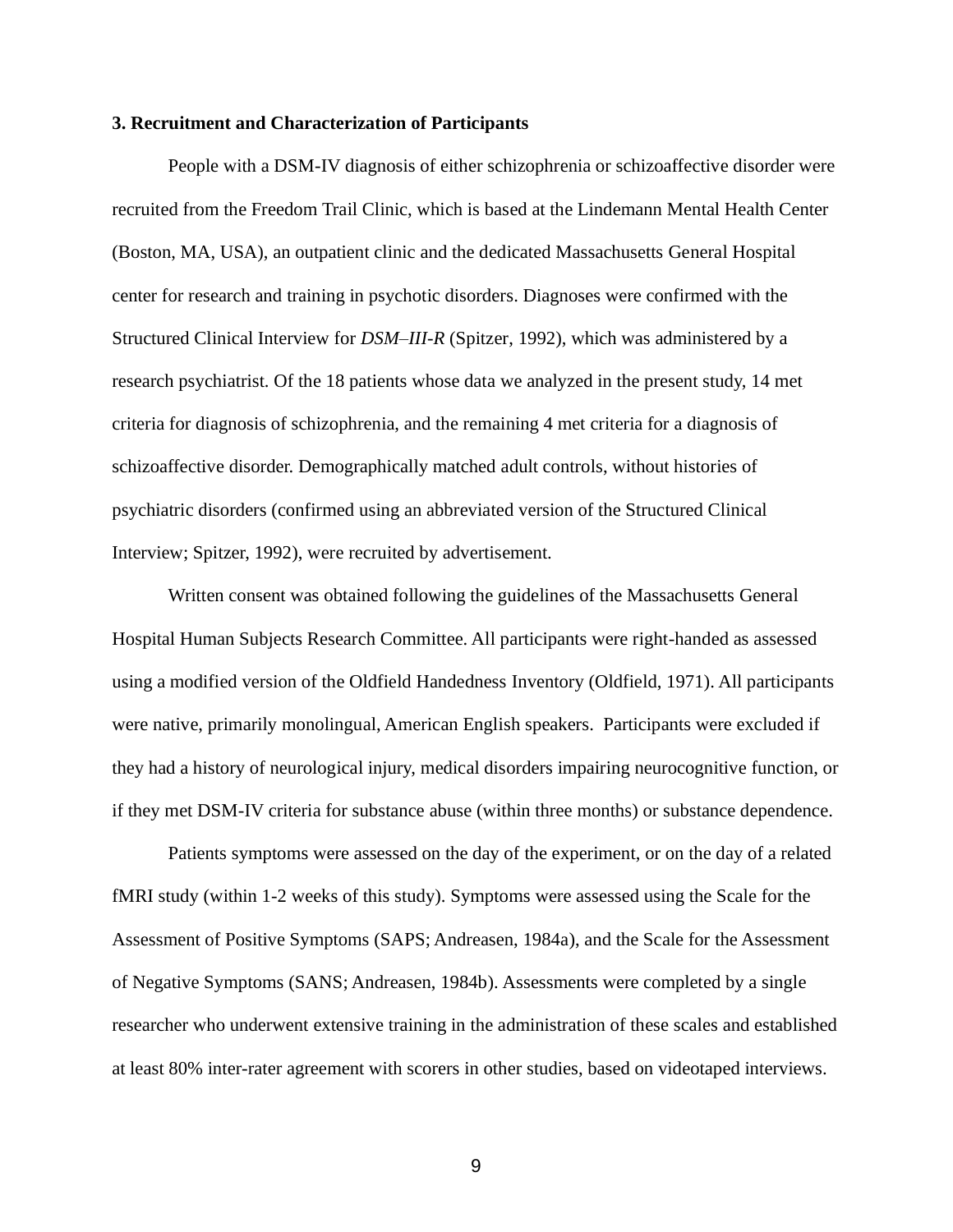Global total scores were calculated for both the SAPS and SANS by summing global ratings for each symptom cluster.

All patients were taking stable doses of antipsychotic medication. Two were prescribed typical antipsychotics, and 16 were prescribed atypical antipsychotics. One participant in the schizophrenia group was unable to report exact medication dosages; thus, the mean and standard deviation for chlorpromazine equivalents reported in Table 1 of the main manuscript are based on 17 of the 18 participants in the sample. Of the 18 patient datasets included for analysis in the present study, four were prescribed benzodiazepines, two were prescribed anticholinergics, five were prescribed SSRIs, and one was prescribed an injectable antipsychotic. We refer the reader to Table 1 in the main manuscript for further details about the samples.

#### Subsequent exclusions of datasets from analysis

We originally collected data from 20 patients and 22 healthy adults. However, five datasets were subsequently excluded. One control dataset was excluded due to technical problems during the recording. One schizophrenia dataset was excluded due to poor performance in the behavioral task. One schizophrenia dataset and two control datasets were excluded due to excessive EEG artifact. Importantly, exclusions due to accuracy and artifact were based on *a priori* thresholds (Accuracy: hit rate <30%; Artifact: >30% of trials removed), and all analyses were carried out after these exclusions.

### **4. Description of Computational Rational Adaptor Model**

As discussed in the main manuscript, we used a Bayesian model to probe differences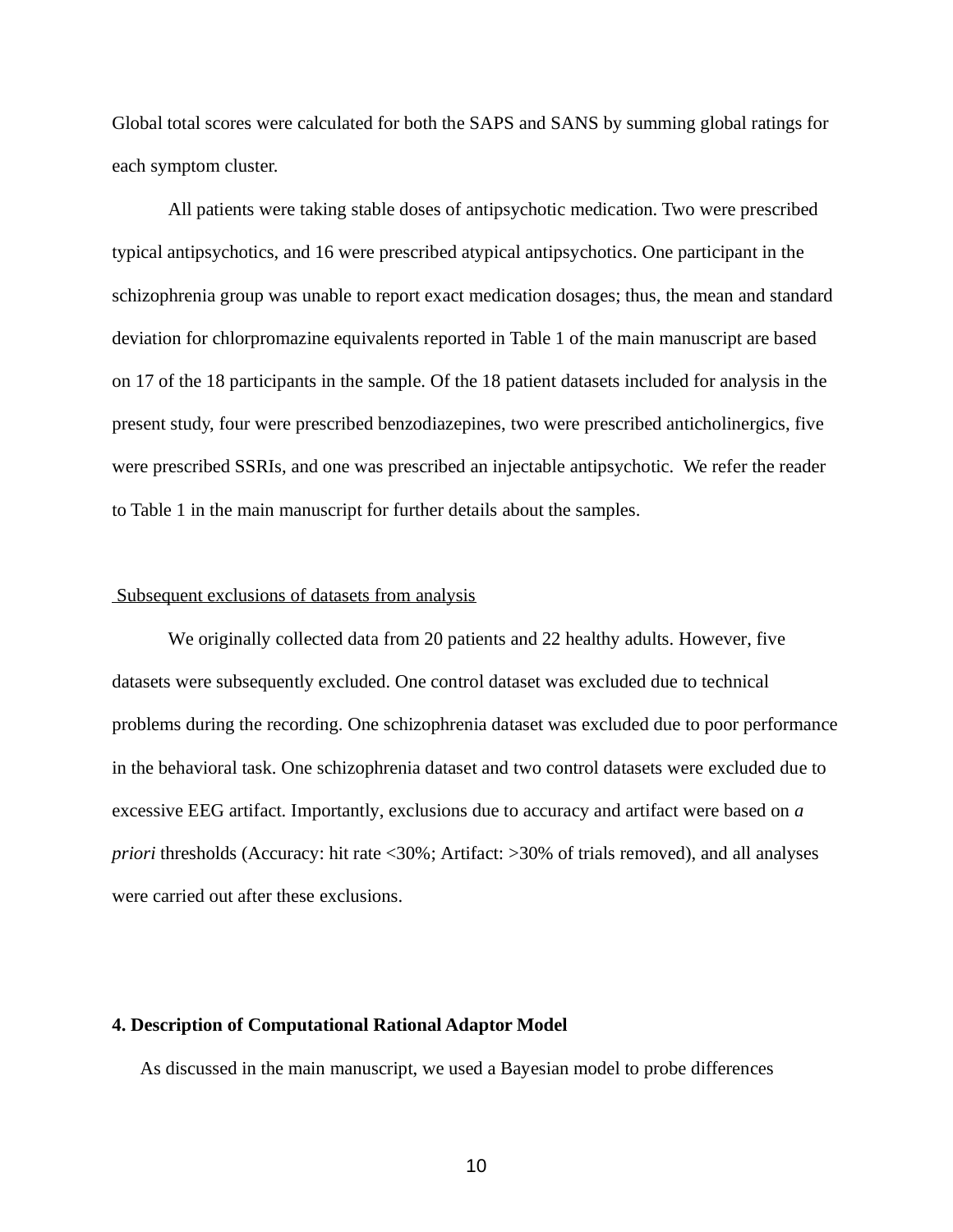between people with schizophrenia and healthy control participants in the computational mechanisms by which they learned/adapted to the changed statistical structure of the contextual environment — the higher predictive validity of Block 2 following Block 1. Below, we discuss this model in further detail. First, we clarify the explanatory framework and terminology that we use throughout the paper in describing and interpreting this computational model. Second, we describe the main theoretical and mathematical principles that underlie the model.

#### Explanatory Framework

The model that we use in the present study is described at Marr's first level of analysis (the computational level; Marr, 1971). That is, it explicitly specifies the abstract principles of the computational problem to be solved, and the nature of its ideal solution — the probabilistic generative model that describes the beliefs attributed to a 'rational' agent (Anderson, 1990).

Rather than making strong claims about 'rationality', we see the main advantage of this type of model as allowing for explicit and precise formal *descriptions* of participants' priors, likelihoods, and hypothesis spaces, which is necessary to be able to instantiate psychological theory (see Tauber, Navarro, Perfors & Steyvers, 2015 for discussion). Here, our model formally specified how participants updated their beliefs in light of new evidence, trial-by-trial, as they transitioned from environments of lower to higher predictive validity, and how they used these beliefs to generate probabilistic predictions about the target target, based on the prime. Using this model, we were able to show that the schizophrenia group was less likely than the control group to use these computational principles to influence a trial-by-trial measure of semantic processing (the N400) as they adapted to the higher predictive validity environment.

As noted in the main manuscript, no model specified at Marr's first computational level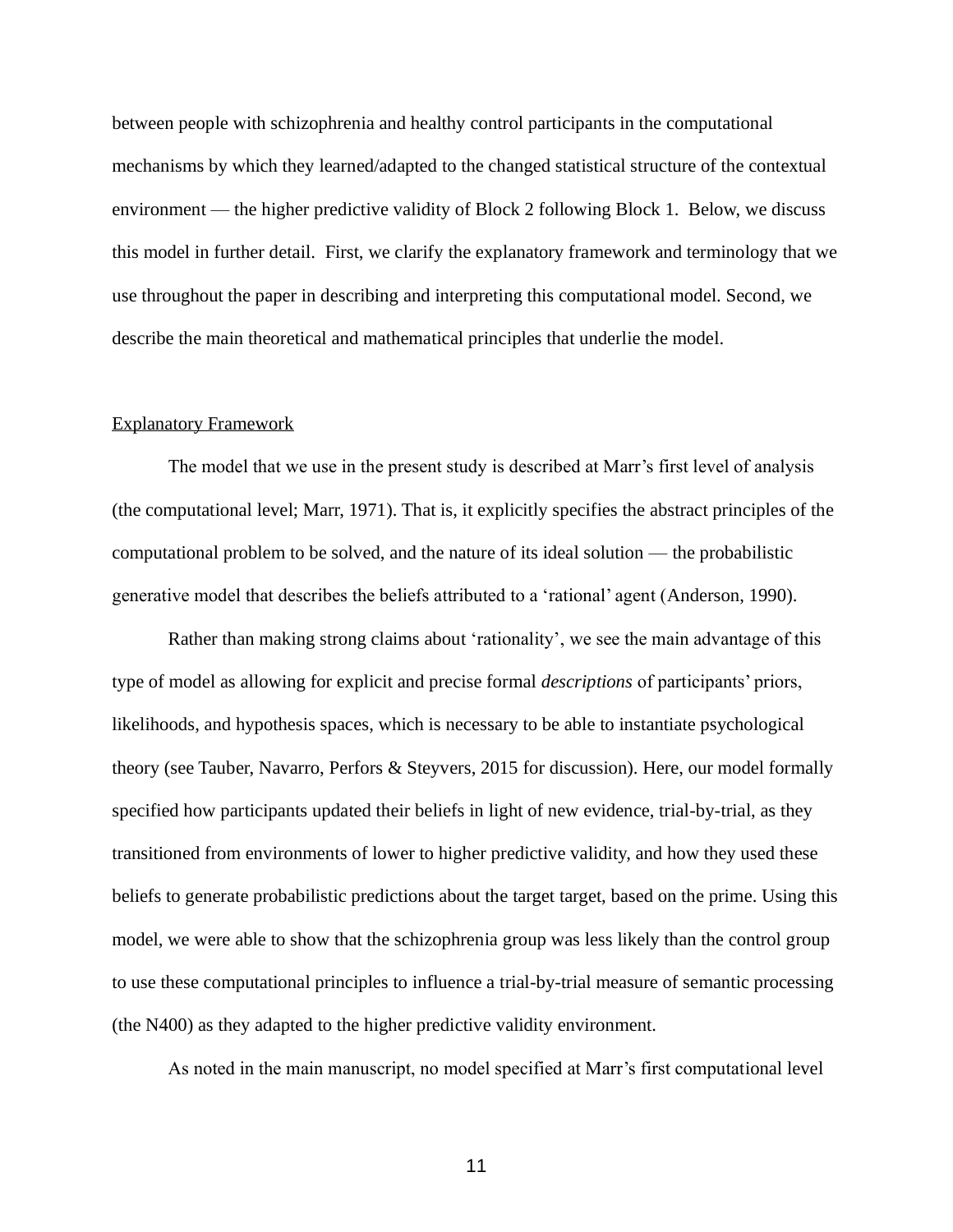specifies either the precise algorithm or specific neural mechanisms that are actually used to solve the computational problem. It will therefore be important for future studies to specify practical algorithmic- or process-level inference algorithms to explain why patients failed to adapt, including algorithms that take into account limitations in cognitive resources (Anderson & Schooler, 1991; Sanborn, Griffiths, & Navarro, 2010; Griffiths, Lieder, & Goodman, 2015). It will also be important for future work to link these algorithms with precise neural mechanisms (see Yu & Cohen for an example of work that bridges across Marr's computational, algorithmic and neural levels of explanation).

#### **Terminology**

For this type of probabilistic model, there is a strong tradition in the Cognitive Sciences of using terms associated with agency (e.g. "confidence", "hypothesis" and "belief updating") to describe the underlying probabilistic computations. Crucially, this language is used even though the relevant cognitive processes are theorized to be unconscious or implicit (Perfors, Tenenbaum, Griffiths & Xu, 2011). Moreover, many researchers also adopt this terminology when describing *neural* computations within this framework. For instance, in Clark's well-known "Whatever next? Predictive brains, situated agents, and the future of cognitive science" (Clark, 2013), brains can "guess", "take on tasks", "build models", "make attempts", "have confidence", et cetera….

Importantly, the use of this language does *not* imply that the brain literally "believes" or has "confidence". Rather, as discussed by the philosopher, Daniel Dennett (the Intentional stance, 1971; capital 'I' to differentiate from a more general notion of intentionality), ascribing beliefs and desires to the behavior of systems for which we do not know the precise functional design (like the brain), can allow us to better understand, explain, and predict the behavior of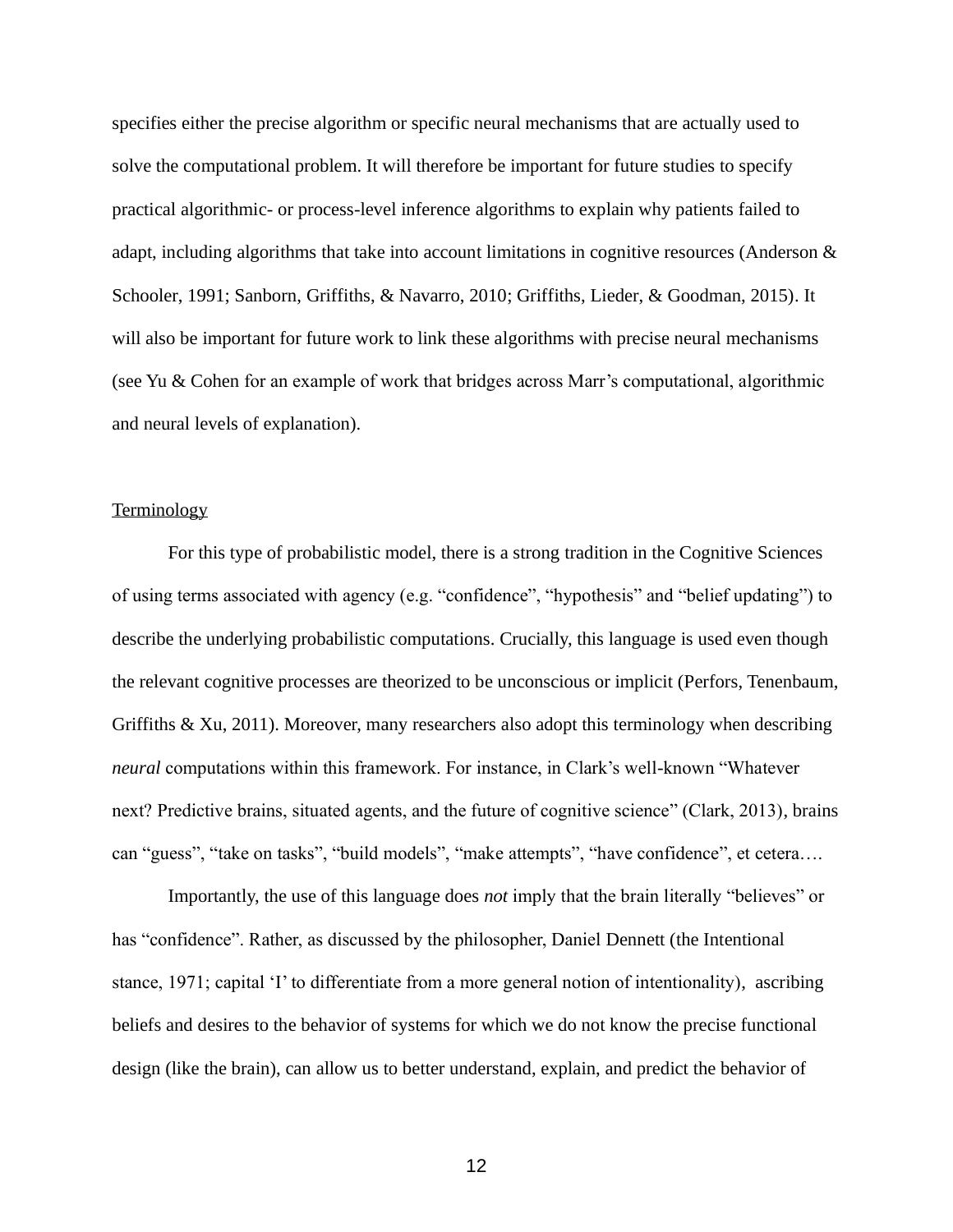these systems. See McGregor's "The Bayesian stance: Equations for 'as-if' sensorimotor agency" (2017) for a recent in-depth discussion of how a Dennettian approach of this sort can be used to explain the behavior of physical and biological systems.

#### Rational probabilistic model of trial-by-trial adaptation

Full details of the model we used are given in Delaney-Busch, Morgan, Lau & Kuperberg, 2019. Here we describe its main principles.

To describe a participant's beliefs about the probability of seeing an associated word pair versus an unrelated pair, the model assumes a beta-binomial distribution over trial types (associated, unrelated). The beta-binomial distribution is parametrized with a mean,  $\mu$ , and a precision, v. The mean parameter,  $\mu$ , is used to estimate the probability with which a participant expects to receive an associated trial. The precision parameter (also known as the concentration parameter) describes the agent's confidence in this belief, and its prior effectively determines *how quickly* participants adapt to a new experimental environment. It can be thought of as the "sample size", or the weight given to the prior observations in 'pseudocounts'. For example, if v  $= 20$ , then participants give the same weight to 20 trials of new data as to their prior beliefs.

At the beginning of Block 2, we set a prior of  $\mu = 0.1$  — that is, we assumed that participants entered Block 2 with a belief that the parameters of the experiment would be the same as in Block 1, i.e., a 10% chance of receiving a related trial. Based on our previous study (Delaney-Busch, et al., 2019), we set a prior of  $v = 77$ . With  $\mu = 0.1$  and  $v = 77$ , the beta prior at the beginning of Block 2 can alternatively be expressed in terms of the pseudocount parameterization,  $\mu = \alpha/(\alpha+\beta)$  and  $\nu = \alpha+\beta$  — that is, beta(7.7, 69.3), or 7.7 pseudocounts of related trials and 69.3 of unrelated trials. After each new prime-target pair in Block 2, the beta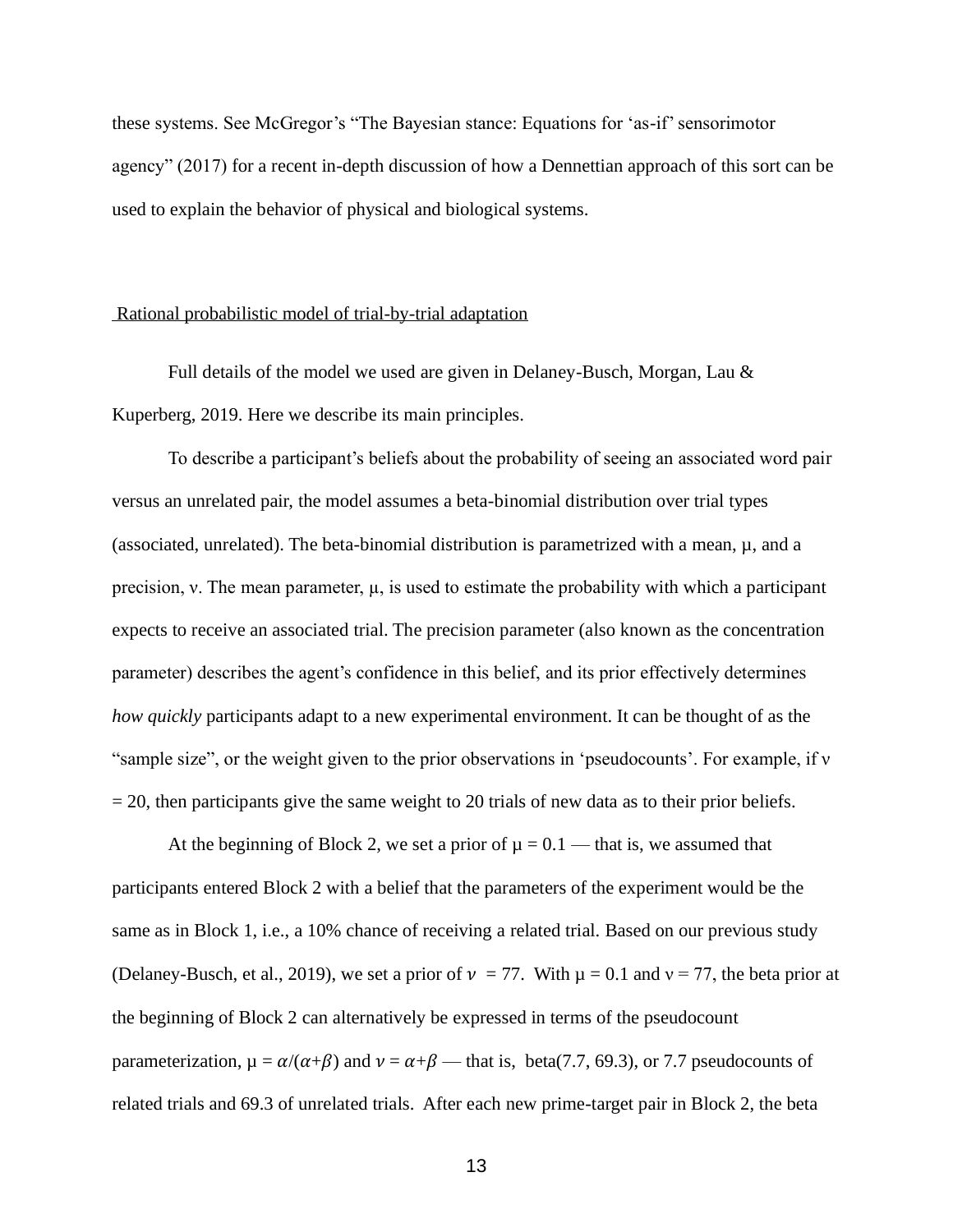distribution describing the agent's beliefs is updated using Bayes' rule.

Using a mixture model, this dynamically changing belief about trial type (associated or unrelated) is then used to *weight* the relative influence of two sources of long-term knowledge to generate probabilistic predictions about the target: the Forward Association Strength (FAS) from the prime (Nelson et al., 2004), and target frequency, estimated from the SUBTLEX corpus (Brysbaert & New, 2009). Thus, the model yields an output estimate of the probability of encountering every target word in Block 2. This estimate of raw probability is then logtransformed using the formula -log2[probability], which converts it into the information theoretic measure, *surprisal* (Shannon & Weaver, 1949). See Supplementary Figure 1 below for a schematic of the model calculations.

A trial-by-trial output yielded by this rational adaptor model is computed for all targets in Block 2 in each participant, taking into account that participant's idiosyncratic history of associated and unrelated trials seen up to that point in the experiment. These trial-by-trial output values, in each participant, were then used as predictor variables in linear mixed effects regression analyses, which were designed to test the hypothesis that the model can explain human trial-by-trial N400s evoked by target words, measured over the course of Block 2.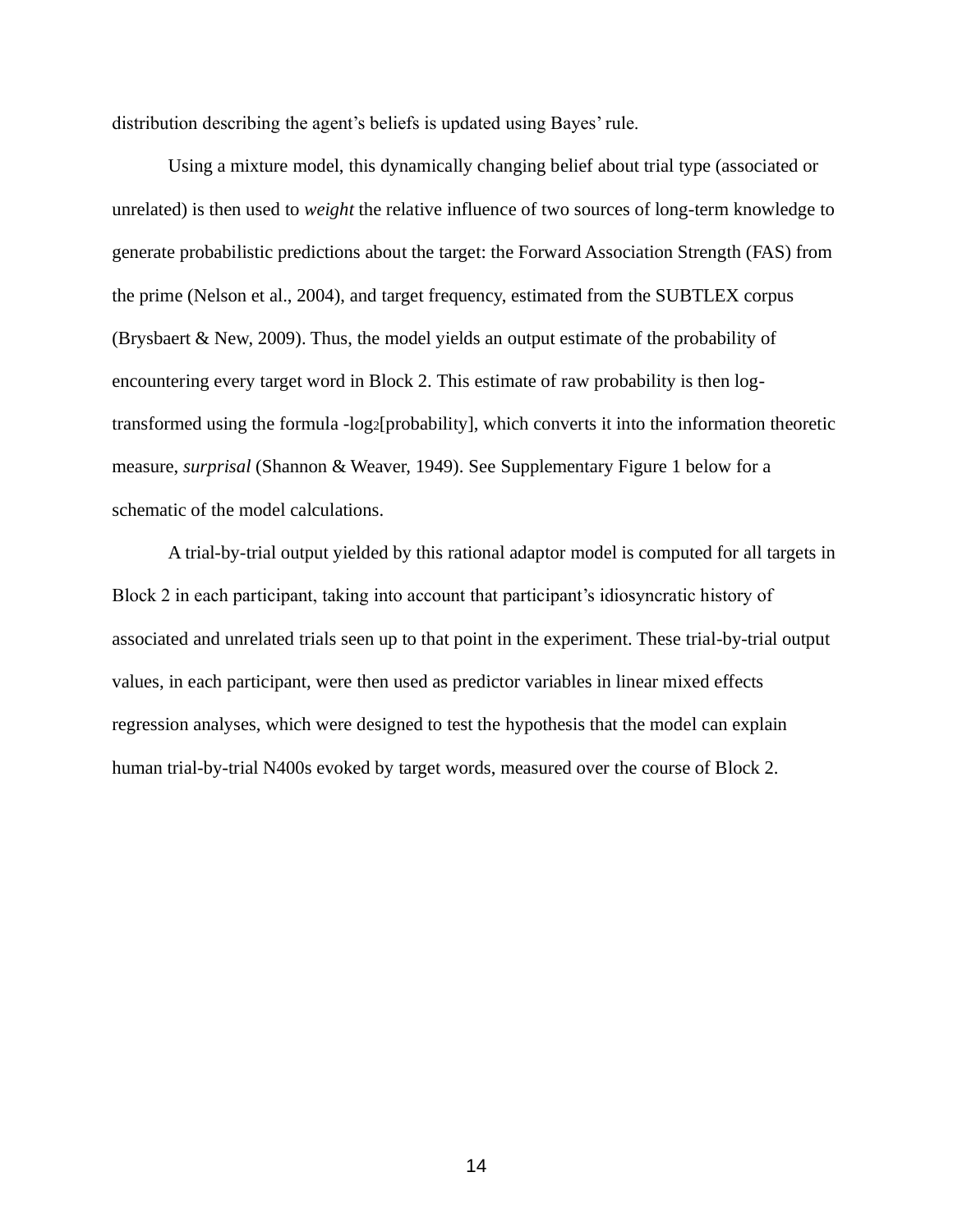

*Supplementary Figure 1. Schematic of computational model of trial-by-trial Bayesian updating, see Delaney-Busch, Morgan, Lau & Kuperberg (2019) for details. λi: Expected probability of encountering an associated word-pair at trial i. FAS: Forward Association Strength. Freq: word frequency.*

#### **5. LMER Methods and Full Results**

Below we give full results tables for the main linear mixed effects analyses (Supp. Tables 1-3) and the linear mixed effects analyses which included premorbid verbal IQ (Supp. Tables 4- 6) are given below. All analyses were completed in R (R Core Team, 2016). For each analysis, we provide the model specification in R syntax, as well as the R command for running the analysis using packages lme4 version 1.1-21(Bates et al., 2015) and lmerTest version 3.1-0 (Kuznetsova, Brockhoff, & Christensen, 2017).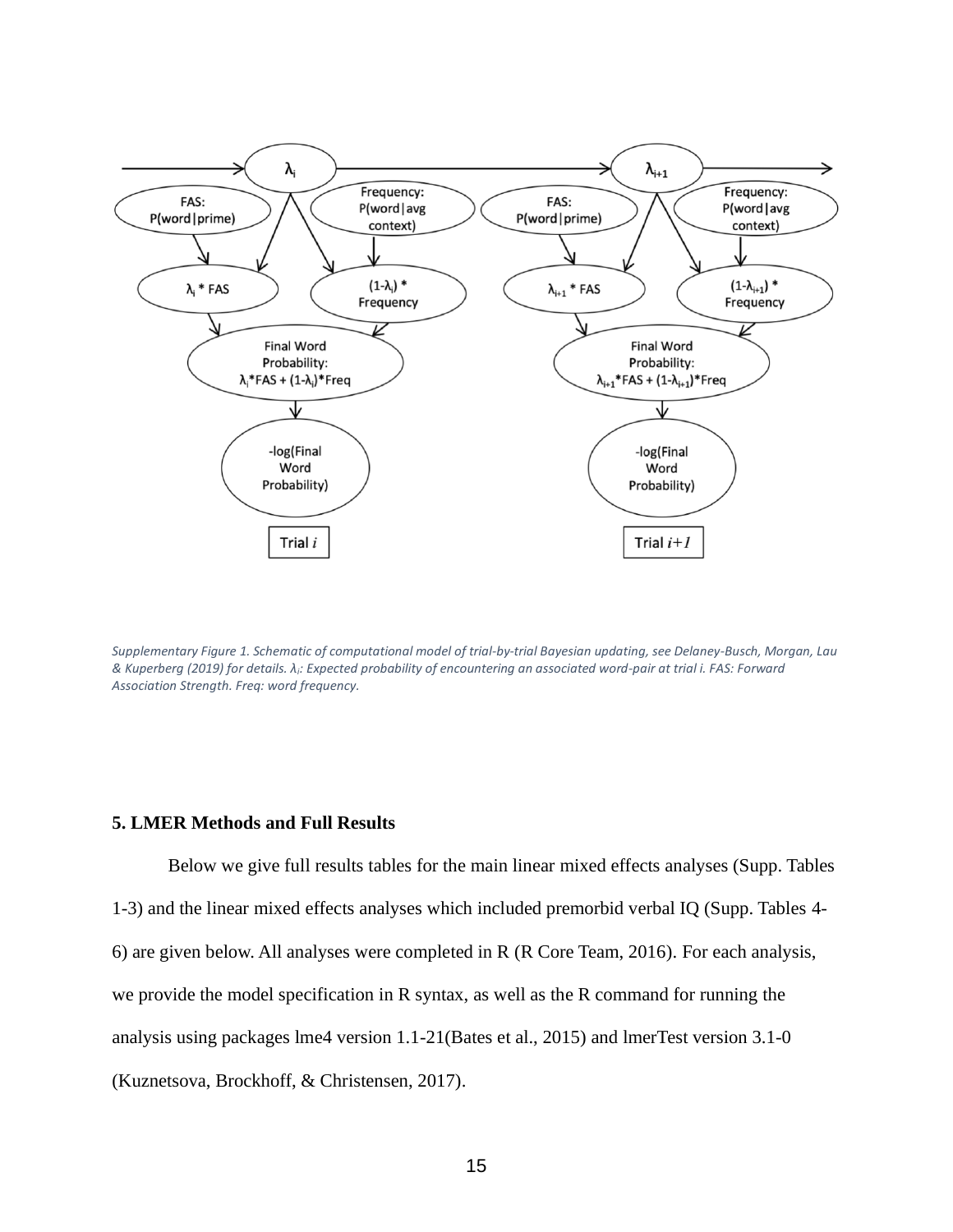As noted in the manuscript, random intercepts for items and subjects were included in all models, as were random slopes for all predictors of interest that varied by item or by subject respectively. Note that, when a complex random effects structure is included in the model, often the regression analysis will not converge on an optimal solution. In the present study, we dealt with convergence issues by applying the following steps: (1) allowing for more iterations in the optimization algorithm (denoted by the *optCtrl* parameter in the lmer commands, see below), (2) changing the optimizer to the "bobyqa" optimizer provided by lme4 (Bates, et al., 2015; denoted by the *optimizer* parameter in the lmer commands, see below), and (3) excluding correlations between random intercepts and slopes from the model (denoted by the double-bar "||" notation in the model specifications, see below). All of the analyses reported in the present paper converged after applying these adjustments.

#### Main LMER Results

|  |  | <b>Higher Predictive Validity Block: Group*Relatedness</b> |
|--|--|------------------------------------------------------------|
|--|--|------------------------------------------------------------|

|                                       | <b>Estimate</b><br>(mV) | <b>Std. Error</b> | t-value | p-value | Sig.   |
|---------------------------------------|-------------------------|-------------------|---------|---------|--------|
| (Intercept)                           | $-0.08$                 | 0.29              | $-0.29$ | 0.78    |        |
| Group                                 | 0.53                    | 0.41              | 1.27    | 0.21    |        |
| <b>Relatedness</b>                    | 0.48                    | 0.11              | 4.53    | 0.00    | ***    |
| <b>Concreteness</b>                   | 0.05                    | 0.08              | 0.70    | 0.49    |        |
| <b>Orthographic Neighborhood Size</b> | $-0.15$                 | 0.10              | $-1.52$ | 0.13    |        |
| <b>Log Frequency</b>                  | 0.03                    | 0.09              | 0.32    | 0.75    |        |
| Length                                | 0.02                    | 0.12              | 0.21    | 0.83    |        |
| <b>Semantic Neighborhood Size</b>     | $-0.04$                 | 0.07              | $-0.60$ | 0.55    |        |
| <b>Group*Relatedness</b>              | $-0.38$                 | 0.15              | $-2.50$ | 0.02    | $\ast$ |

*Supplementary Table 1: Results of linear mixed effects model in Higher Predictive Validity Block, examining modulation of the N400 evoked by target word, by Relatedness and Group. See below for model specification in R syntax.* 

*N400\_model = N400 ~ Group\*Relatedness\_Z + Concreteness\_Z + OrthNeighb\_Z +*   $LogFreq_Z + Length_Z + SemNeighbour_Z + (1 + Group *Relatedness_Z || Item) + (1 +$ *Relatedness\_Z || Group:Subject)*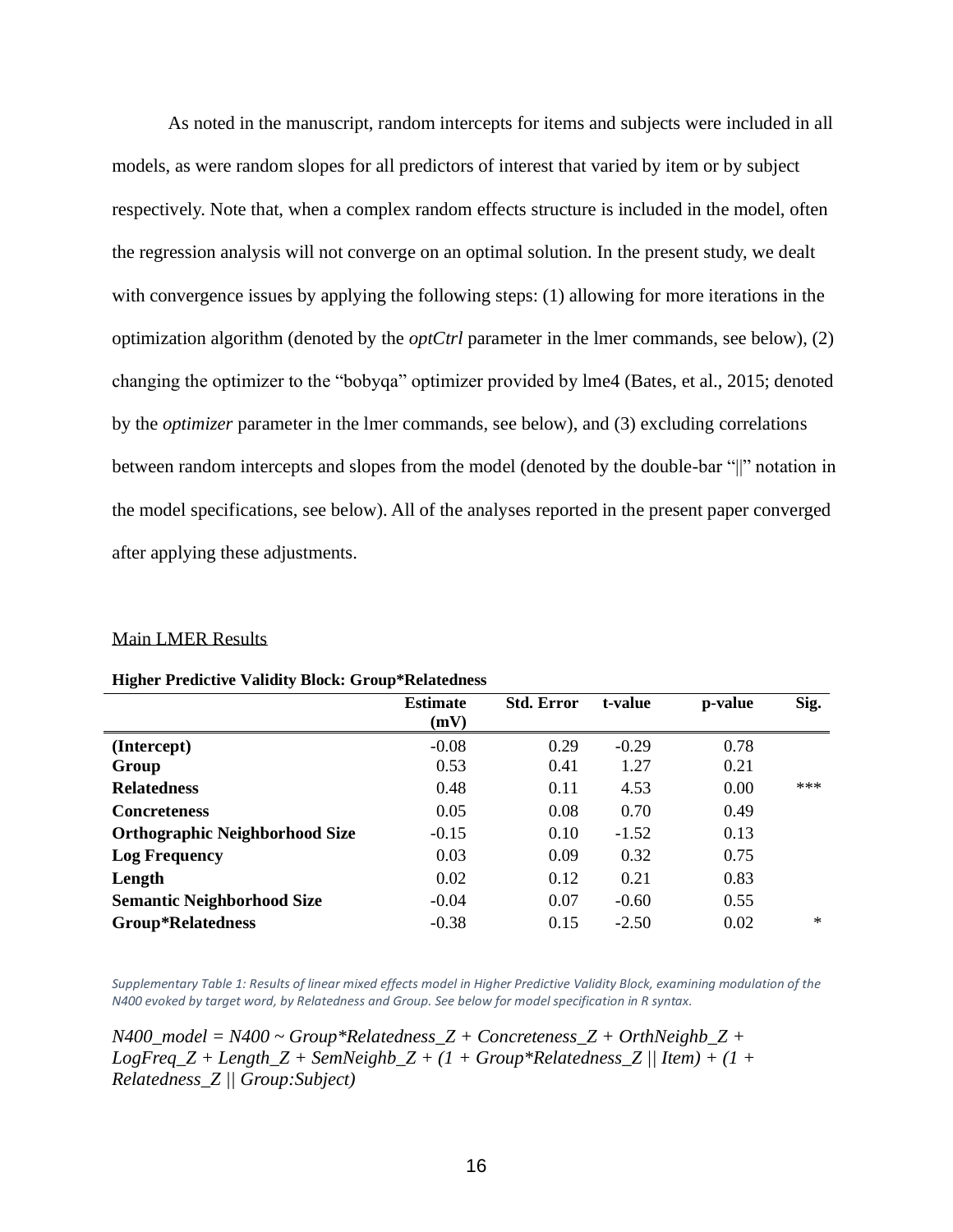|                                       | <b>Estimate</b><br>(mV) | <b>Std. Error</b> | t-value | p-value | Sig.   |
|---------------------------------------|-------------------------|-------------------|---------|---------|--------|
| (Intercept)                           | 0.09                    | 0.29              | 0.30    | 0.77    |        |
| Group                                 | 0.14                    | 0.42              | 0.34    | 0.73    |        |
| <b>Relatedness</b>                    | 0.28                    | 0.12              | 2.37    | 0.02    | $\ast$ |
| <b>Concreteness</b>                   | $-0.12$                 | 0.08              | $-1.60$ | 0.11    |        |
| <b>Orthographic Neighborhood Size</b> | $-0.11$                 | 0.10              | $-1.11$ | 0.27    |        |
| <b>Log Frequency</b>                  | 0.14                    | 0.09              | 1.64    | 0.10    |        |
| Length                                | 0.02                    | 0.10              | 0.20    | 0.84    |        |
| <b>Semantic Neighborhood Size</b>     | $-0.16$                 | 0.07              | $-2.19$ | 0.03    | $\ast$ |
| <b>Group*Relatedness</b>              | $-0.21$                 | 0.16              | $-1.27$ | 0.21    |        |

*Supplementary Table 2: Results of linear mixed effects model in Lower Predictive Validity Block, examining modulation of the N400 evoked by target words, by Relatedness and Group. See below for model specification in R syntax.*

*N400\_model = N400 ~ Group\*Relatedness\_Z + Concreteness\_Z + OrthNeighb\_Z +*   $LogFreq_Z + Length_Z + SemNeighbour_Z + (1 + Group*Relatedness_Z || Item) + (1 +$ *Relatedness\_Z || Group:Subject)*

*lmer(N400\_model, LP\_data, control=lmerControl(optimizer = 'bobyqa', optCtrl = list(10e4)))*

|                                       | <b>Estimate</b><br>(mV) | <b>Std. Error</b> | t-value | p-value | Sig. |
|---------------------------------------|-------------------------|-------------------|---------|---------|------|
| (Intercept)                           | 0.16                    | 0.30              | 0.54    | 0.59    |      |
| Group                                 | 0.12                    | 0.44              | 0.28    | 0.78    |      |
| <b>Relatedness</b>                    | $-0.06$                 | 0.23              | $-0.27$ | 0.79    |      |
| <b>Model Output</b>                   | $-0.57$                 | 0.22              | $-2.60$ | 0.01    | $**$ |
| <b>Concreteness</b>                   | 0.07                    | 0.08              | 0.85    | 0.39    |      |
| <b>Orthographic Neighborhood Size</b> | $-0.15$                 | 0.10              | $-1.49$ | 0.14    |      |
| <b>Log Frequency</b>                  | 0.02                    | 0.09              | 0.20    | 0.85    |      |
| Length                                | 0.03                    | 0.12              | 0.22    | 0.82    |      |
| <b>Semantic Neighborhood Size</b>     | $-0.06$                 | 0.07              | $-0.77$ | 0.44    |      |
| <b>Group*Relatedness</b>              | 0.52                    | 0.33              | 1.55    | 0.12    |      |
| <b>Group*Model Output</b>             | 0.93                    | 0.31              | 3.02    | 0.00    | $**$ |

**Effects of Bayesian Adaptor Model Output\*Group (controlling for Relatedness\*Group)**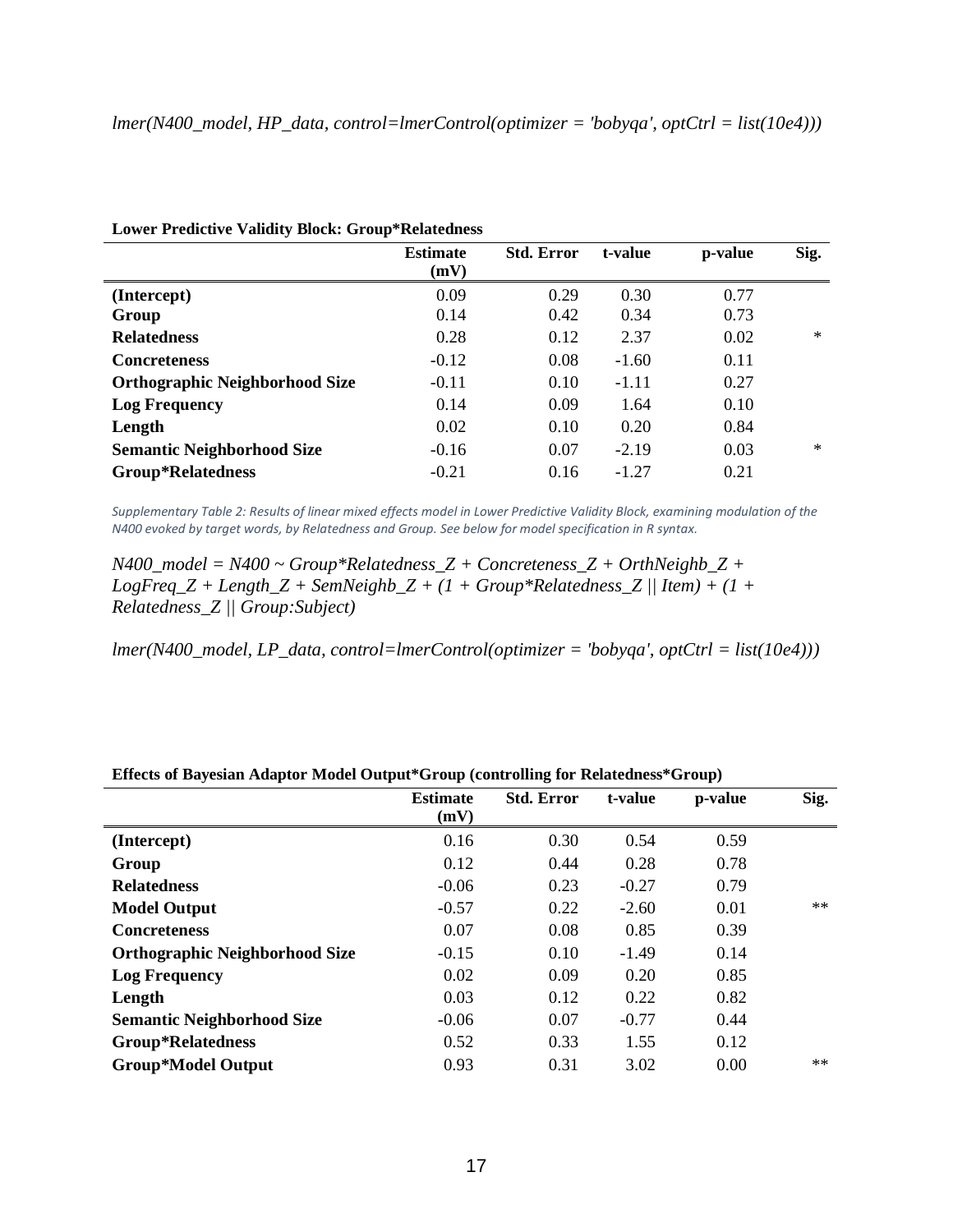*Supplementary Table 3: Results of linear mixed effects model in Higher Predictive Validity Block, examining modulation of the N400 evoked by target words by Model Output and Group. See below for model specification in R syntax.*

*N400* Bayes model =  $N400 \sim$  Group\*Model Output Z + Group\*Relatedness Z +  $\overline{a}$  $Concreteness_Z + OrthNeighbour_Z + LogFreq_Z + Length_Z + SemNeighbour_Z + (1 +$ *Model\_Output\_Z\*Group || Item) + (1 + Model\_Output\_Z || Group:Subject)*

*lmer(N400\_Bayes\_model, HP\_data, control=lmerControl(optimizer ="bobyqa"), optCtrl = list(10e4))*

#### LMER Results with Premorbid Verbal IQ as a Covariate

| <b>Estimate</b> | <b>Std. Error</b> | t-value | p-value | Sig.   |
|-----------------|-------------------|---------|---------|--------|
|                 |                   |         |         |        |
| 0.02            | 0.30              | 0.07    | 0.94    |        |
| 0.29            | 0.46              | 0.64    | 0.53    |        |
| 0.49            | 0.11              | 4.36    | 0.00    | $***$  |
| 0.05            | 0.08              | 0.70    | 0.48    |        |
| $-0.15$         | 0.10              | $-1.53$ | 0.13    |        |
| 0.03            | 0.09              | 0.33    | 0.74    |        |
| 0.02            | 0.12              | 0.21    | 0.84    |        |
| $-0.04$         | 0.07              | $-0.60$ | 0.55    |        |
| $-0.27$         | 0.23              | $-1.17$ | 0.25    |        |
| $-0.40$         | 0.17              | $-2.36$ | 0.02    | $\ast$ |
| $-0.03$         | 0.09              | $-0.30$ | 0.76    |        |
|                 | (mV)              |         |         |        |

#### **Higher Predictive Validity Block: Group\*Relatedness**

*Supplementary Table 4: Results of linear mixed effects model in Higher Predictive Validity Block, examining modulation of the N400 evoked by target word, by Relatedness and Group. Premorbid Verbal IQ (NAART; Blair & Spreen, 1989) included as a covariate. See below for model specification in R syntax.*

*N400\_model\_IQ = N400 ~ Group\*Relatedness\_Z + Concreteness\_Z + OrthNeighb\_Z + LogFreq\_Z + Length\_Z + SemNeighb\_Z + IQ\_Z\*Relatedness + (1 + Group\*Relatedness\_Z || Item) + (1 + Relatedness\_Z || Group:Subject)*

*lmer(N400\_model\_IQ, HP\_data, control=lmerControl(optimizer = "bobyqa", optCtrl = list(10e4)))*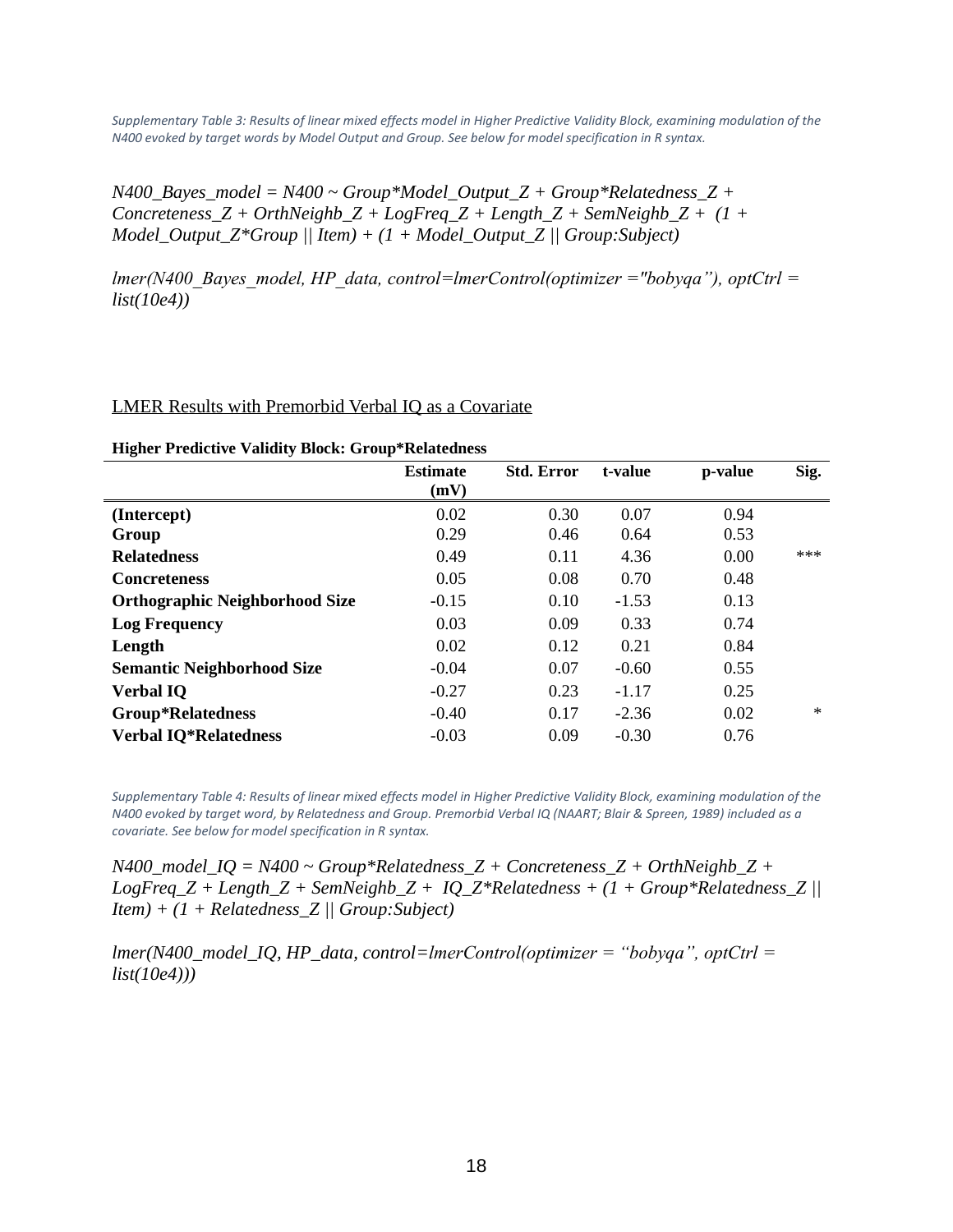|                                       | <b>Estimate</b><br>(mV) | <b>Std. Error</b> | t-value | p-value | Sig.   |
|---------------------------------------|-------------------------|-------------------|---------|---------|--------|
| (Intercept)                           | 0.06                    | 0.31              | 0.20    | 0.84    |        |
| Group                                 | 0.20                    | 0.47              | 0.41    | 0.68    |        |
| <b>Relatedness</b>                    | 0.21                    | 0.12              | 1.69    | 0.09    |        |
| <b>Concreteness</b>                   | $-0.12$                 | 0.08              | $-1.57$ | 0.12    |        |
| <b>Orthographic Neighborhood Size</b> | $-0.11$                 | 0.10              | $-1.09$ | 0.28    |        |
| <b>Log Frequency</b>                  | 0.14                    | 0.09              | 1.65    | 0.10    |        |
| Length                                | 0.02                    | 0.10              | 0.22    | 0.82    |        |
| <b>Semantic Neighborhood Size</b>     | $-0.16$                 | 0.07              | $-2.19$ | 0.03    | $\ast$ |
| <b>Verbal IQ</b>                      | 0.06                    | 0.23              | 0.26    | 0.80    |        |
| <b>Group*Relatedness</b>              | $-0.06$                 | 0.18              | $-0.33$ | 0.74    |        |
| <b>Verbal IQ*Relatedness</b>          | 0.17                    | 0.09              | 1.88    | 0.06    |        |

#### **Lower Predictive Validity Block: Group\*Relatedness**

*Supplementary Table 5: Results of linear mixed effects model in Lower Predictive Validity Block, examining modulation of the N400 evoked by target words, by Relatedness and Group. Premorbid Verbal IQ (NAART; Blair & Spreen, 1989) included as a covariate. See below for model specification in R syntax.*

*N400\_model\_IQ = N400 ~ Group\*Relatedness\_Z + Concreteness\_Z + OrthNeighb\_Z + LogFreq\_Z + Length\_Z + SemNeighb\_Z + IQ\_Z\*Relatedness + (1 + Group\*Relatedness\_Z || Item) + (1 + Relatedness\_Z || Group:Subject)*

*lmer(N400\_model\_IQ, LP\_data, control=lmerControl(optimizer = "bobyqa", optCtrl = list(10e4)))*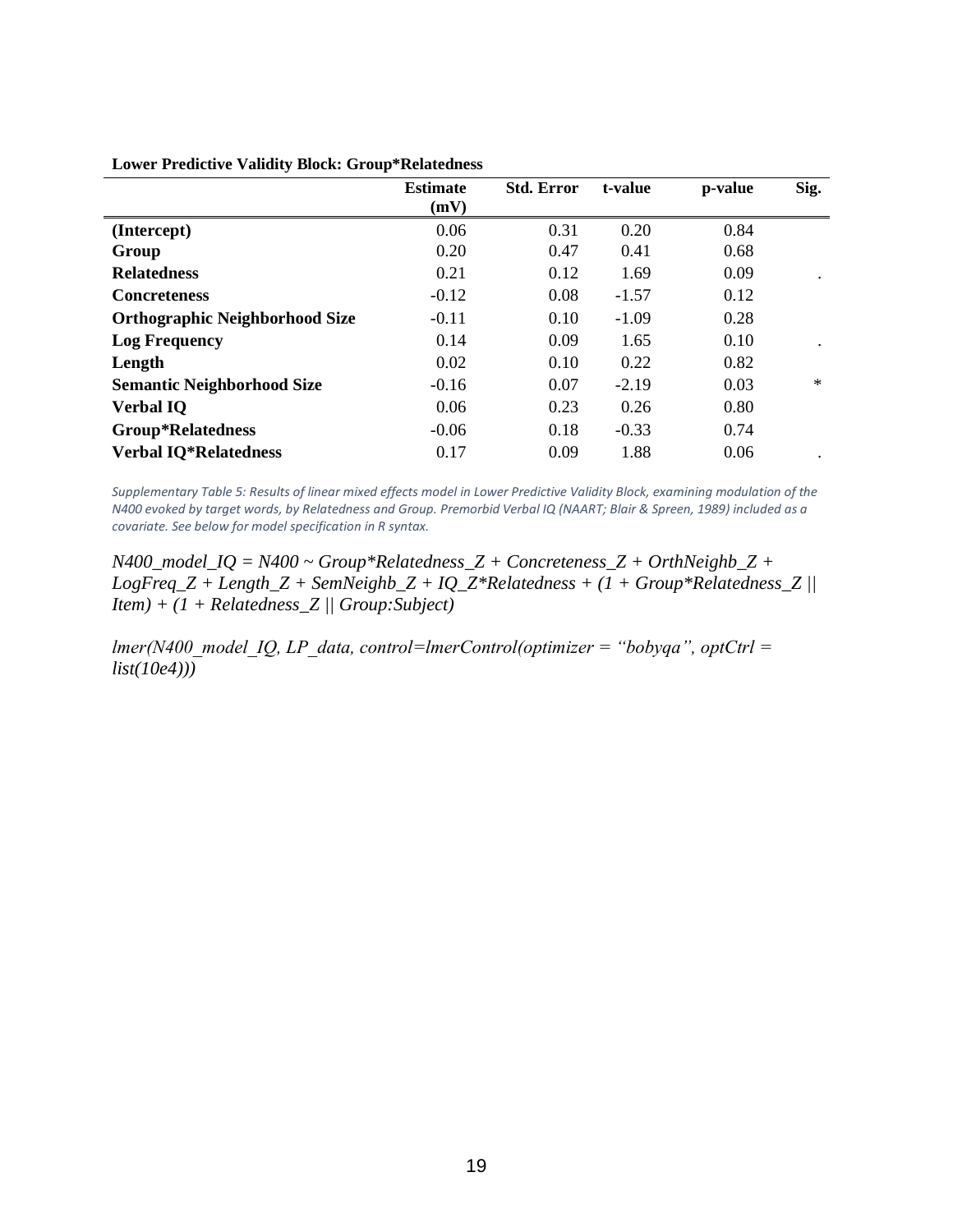|                                       | <b>Estimate</b> | <b>Std. Error</b> | t-value | p-value | Sig. |
|---------------------------------------|-----------------|-------------------|---------|---------|------|
|                                       | (mV)            |                   |         |         |      |
| (Intercept)                           | 0.27            | 0.31              | 0.87    | 0.39    |      |
| Group                                 | $-0.12$         | 0.48              | $-0.26$ | 0.80    |      |
| <b>Relatedness</b>                    | $-0.06$         | 0.23              | $-0.27$ | 0.79    |      |
| <b>Model Output</b>                   | $-0.60$         | 0.22              | $-2.71$ | 0.01    | $**$ |
| <b>Concreteness</b>                   | 0.07            | 0.08              | 0.85    | 0.39    |      |
| <b>Orthographic Neighborhood Size</b> | $-0.15$         | 0.10              | $-1.51$ | 0.13    |      |
| <b>Log Frequency</b>                  | 0.02            | 0.09              | 0.20    | 0.84    |      |
| Length                                | 0.02            | 0.12              | 0.21    | 0.83    |      |
| <b>Semantic Neighborhood Size</b>     | $-0.06$         | 0.07              | $-0.77$ | 0.44    |      |
| <b>Premorbid Verbal IQ</b>            | $-0.28$         | 0.22              | $-1.24$ | 0.22    |      |
| <b>Group*Relatedness</b>              | 0.52            | 0.33              | 1.55    | 0.12    |      |
| <b>Group*Model Output</b>             | 0.99            | 0.31              | 3.14    | 0.00    | $**$ |
| Verbal IQ*Model Output                | 0.07            | 0.08              | 0.91    | 0.36    |      |

**Effects of Bayesian Adaptor Model Output\*Group (controlling for Relatedness\*Group)**

*Supplementary Table 6: Results of linear mixed effects model in Higher Predictive Validity Block, examining modulation of the N400 evoked by target words by Model Output and Group. Premorbid Verbal IQ (NAART; Blair & Spreen, 1989) included as a covariate. See below for model specification in R syntax.*

*N400\_Bayes\_model\_IQ = N400 ~ Group\*Model\_Output\_Z + Group\*Relatedness\_Z +*  $Concreteness_Z + OrthNeighbour_Z + LogFreq_Z + Length_Z + SemNeighbour_Z + IQ_Z$ *\*Relatedness + (1 + Model Output Z\*Group || Item) + (1 + Model Output Z || Group:Subject)*

*lmer(N400\_Bayes\_model\_IQ, HP\_data, control=lmerControl(optimizer ="bobyqa", optCtrl = list(10e4))*

#### **6. Relationship between Symptoms and Semantic Priming**

We had no *a priori* hypotheses about what symptoms might correlate with the N400 semantic priming effect. As noted in Supplementary Materials, section 1, although thought disorder has been in some cases associated with enhanced *automatic* semantic priming, particularly to target words that are indirectly related to their preceding prime (Spitzer et al., 1993; Weisbrod et al., 1998; Moritz et al., 2001; Moritz et al., 2003; Kreher, Goff, & Kuperberg 2009; Kuperberg et al.,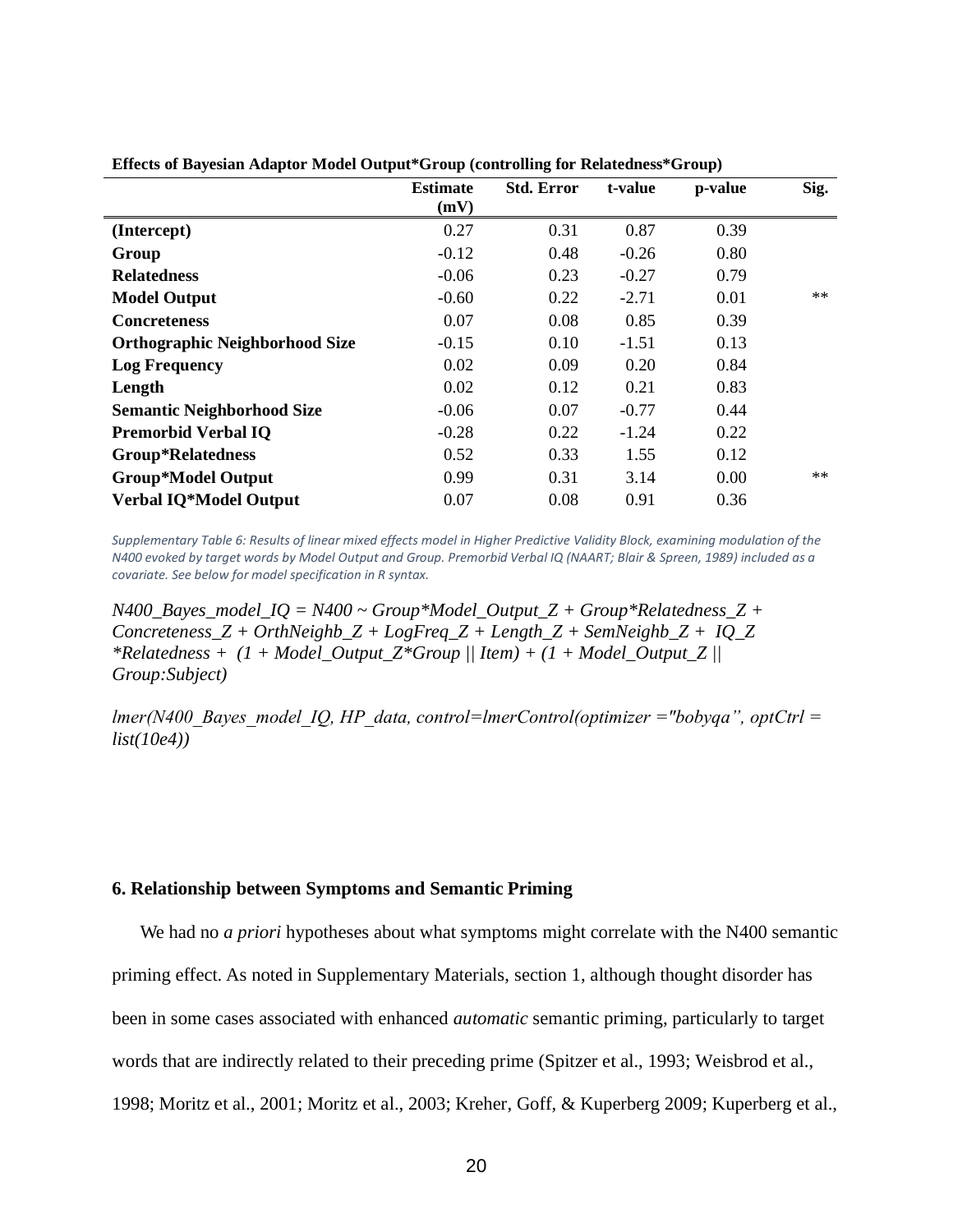2019), the reduced priming effect observed in schizophrenia under less automatic experimental conditions (using longer stimulus onset asynchronies between prime and target), such as in the present study, has not consistently been linked to any specific symptom of schizophrenia. Instead, it appears to characterize the schizophrenia group as a whole (for a review of the behavioral literature, see Pomarol-Clotet et al., 2008; for a review of the ERP literature, see Kuperberg, Kreher, & Ditman, 2010).

We also note that, even though our sample was suitably large to address the question we were interested in — whether there was a significant difference between the control and the patient group in predictive semantic priming — it was too small to find meaningful correlations with clinical measures. Nonetheless, for completeness, we conducted exploratory analyses to probe for potential relationships between clinical measures in the schizophrenia group and the effect of word pair relatedness (FAS) in the Lower and Higher Predictive Validity blocks.

We examined four clinical measures: chlorpromazine equivalent, SAPS (summed global ratings), SANS (summed global ratings), and Thought Disorder (SAPS, global rating), and we carried out two different regression analyses for each measure: one for the Lower Predictive Validity block and one for the Higher Predictive Validity block. The predictor of interest in each analysis was the interaction between Relatedness (FAS) and the clinical measure being investigated. The models included the same nuisance variables as in the main LMER analyses reported in the manuscript (Table 2, Supplementary Tables 1-3), but we note that the results did not change qualitatively (that is, no non-significant effects became significant) when these nuisance variables were dropped from the model. The random effects structure in each analysis consisted of by-subject and by-item intercepts; by-subject slopes for Relatedness; and by-item slopes for Relatedness, the clinical variable of interest, and the interaction between the two.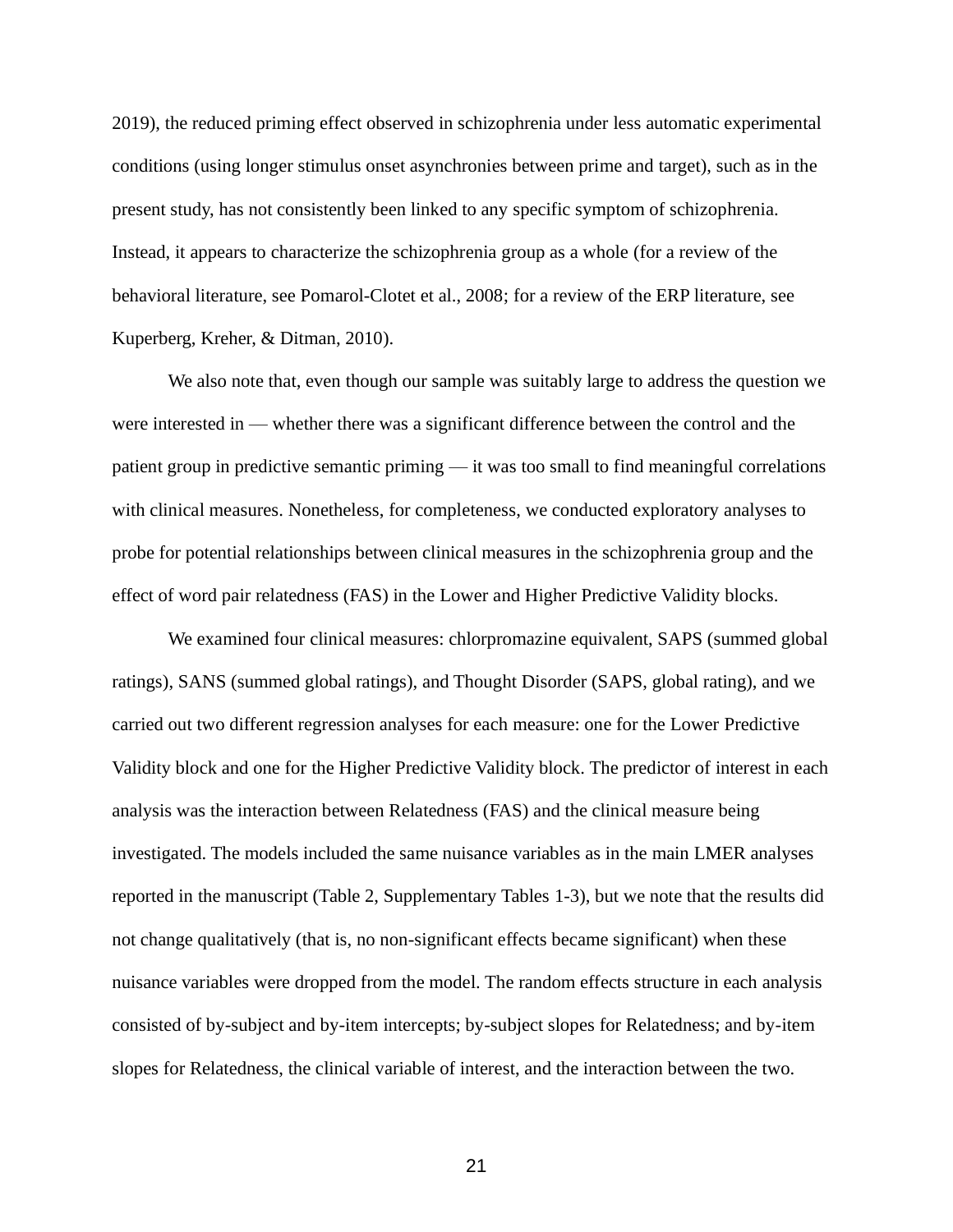Convergence issues were dealt with in the same way as in the main analyses (see Supplementary Materials, section 5).

We found no significant interactions between FAS and any of the clinical variables of interest, in either block (all  $ps > .142$ ), suggesting that the N400 semantic priming effect was not modulated by any of these measures.

### **7. References**

Anderson JR. *The Adaptive Character of Thought.* Hillsdale, NJ: Erlbaum; 1990.

- Anderson JR, Schooler LJ. Reflections of the environment in memory. *Psychological Science.*  1991;2(6):396-408.
- Andreasen NC. Scale for the Assessment of Negative Symptoms (SANS). In. Iowa City: The University of Iowa; 1984.
- Andreasen NC. Scale for the Assessment of Positive Symptoms (SAPS). In. Iowa City, IA: The University of Iowa; 1984.
- Barch DM, Ceaser A. Cognition in schizophrenia: core psychological and neural mechanisms. *Trends Cogn Sci.* 2012;16(1):27-34.
- Barch DM, Cohen JD, Servan-Schreiber D, Steingard S, Steinhauer S, van Kammen D. Semantic priming in schizophrenia: An examination of spreading activation using word pronunciation and multiple SOAs. *J Abnorm Psychol.* 1996;105(4):592-601.
- Bates DM, Mächler M, Bolker B, Walker S. Fitting linear mixed-effects models using lme4. *Journal of Statistical Software.* 2015;67(1):1-48.

Becker CA. Semantic context effects in visual word recognition: an analysis of semantic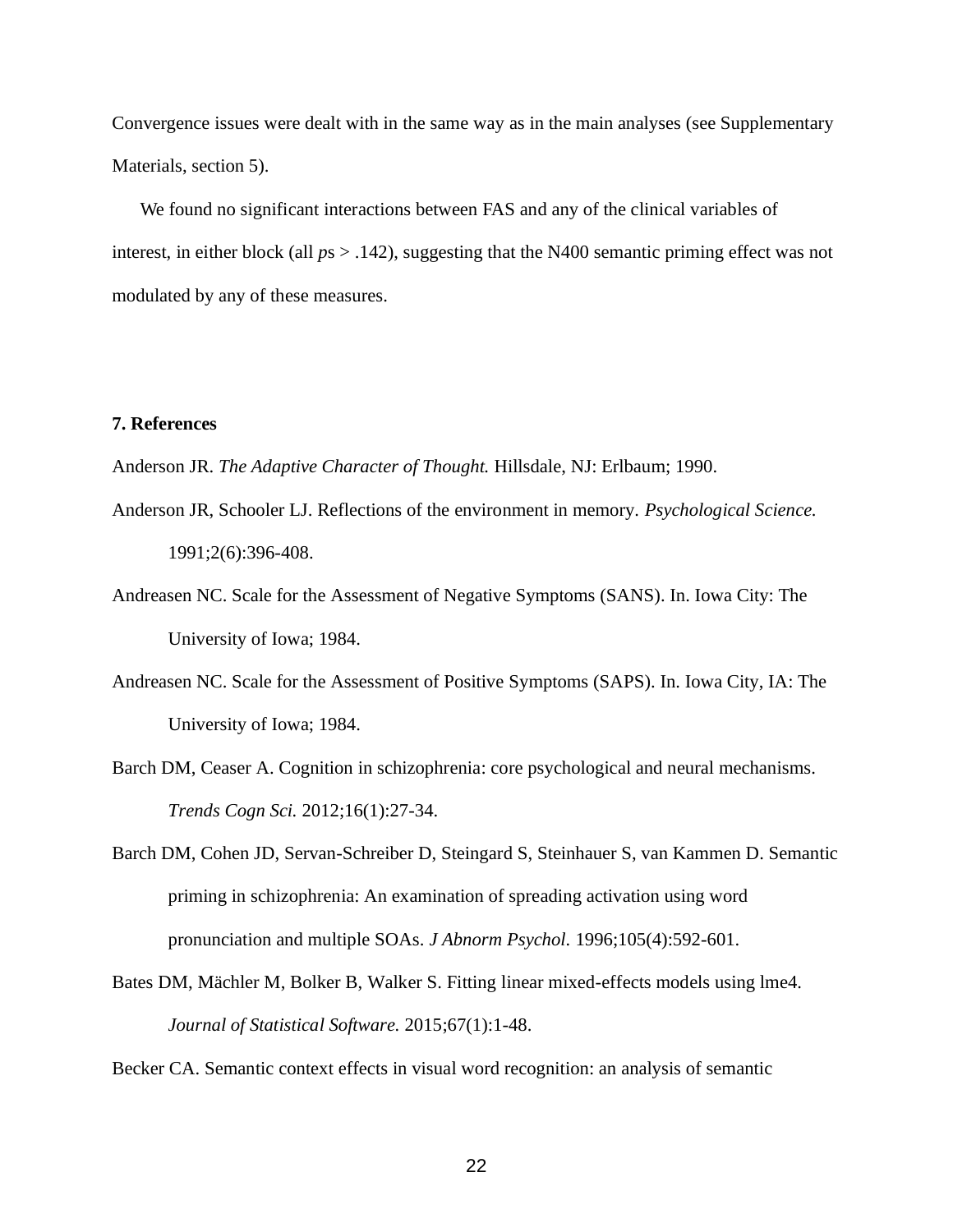strategies. *Memory and Cognition.* 1980;8(6):493-512.

- Blair JR, Spreen O. Predicting premorbid IQ: A revision of the National Adult Reading Test. *Clinical Neuropsychologist.* 1989;3(2):129-136.
- Blum NA, Freides D. Investigating thought disorder in schizophrenia with the lexical decision task. *Schizophr Res.* 1995;16(3):217-224.
- Brysbaert M, New B. Moving beyond Kučera and Francis: A critical evaluation of current word frequency norms and the introduction of a new and improved word frequency measure for American English. *Behavioral Research Methods.* 2009;41:977-990.
- Chapin K, McCown J, Vann L, Kenney D, Youssef I. Activation and facilitation in the lexicon of schizophrenics. *Schizophr Res.* 1992;6:251-255.
- Clark A. Whatever next? Predictive brains, situated agents, and the future of cognitive science. *Behav Brain Sci.* 2013;36(3):181-204.
- Delaney-Busch N, Morgan E, Lau E, Kuperberg GR. Neural evidence for Bayesian trial-by-trial adaptation on the N400 during semantic priming. *Cognition.* 2019;187(June 2019):10-20.
- DeLong KA, Urbach TP, Kutas M. Probabilistic word pre-activation during language comprehension inferred from electrical brain activity. *Nat Neurosci.* 2005;8(8):1117- 1121.
- Dennett DC. Intentional systems. *Journal of Philosophy.* 1971;68(4):87-106. Federmeier KD, Kutas M. A rose by any other name: Long-term memory structure and sentence processing. *J Mem Lang.* 1999;41(4):469-495.
- Griffiths TL, Lieder F, Goodman ND. Rational use of cognitive resources: levels of analysis between the computational and the algorithmic. *Topics in Cognitive Science.*  2015;7(2):217-229.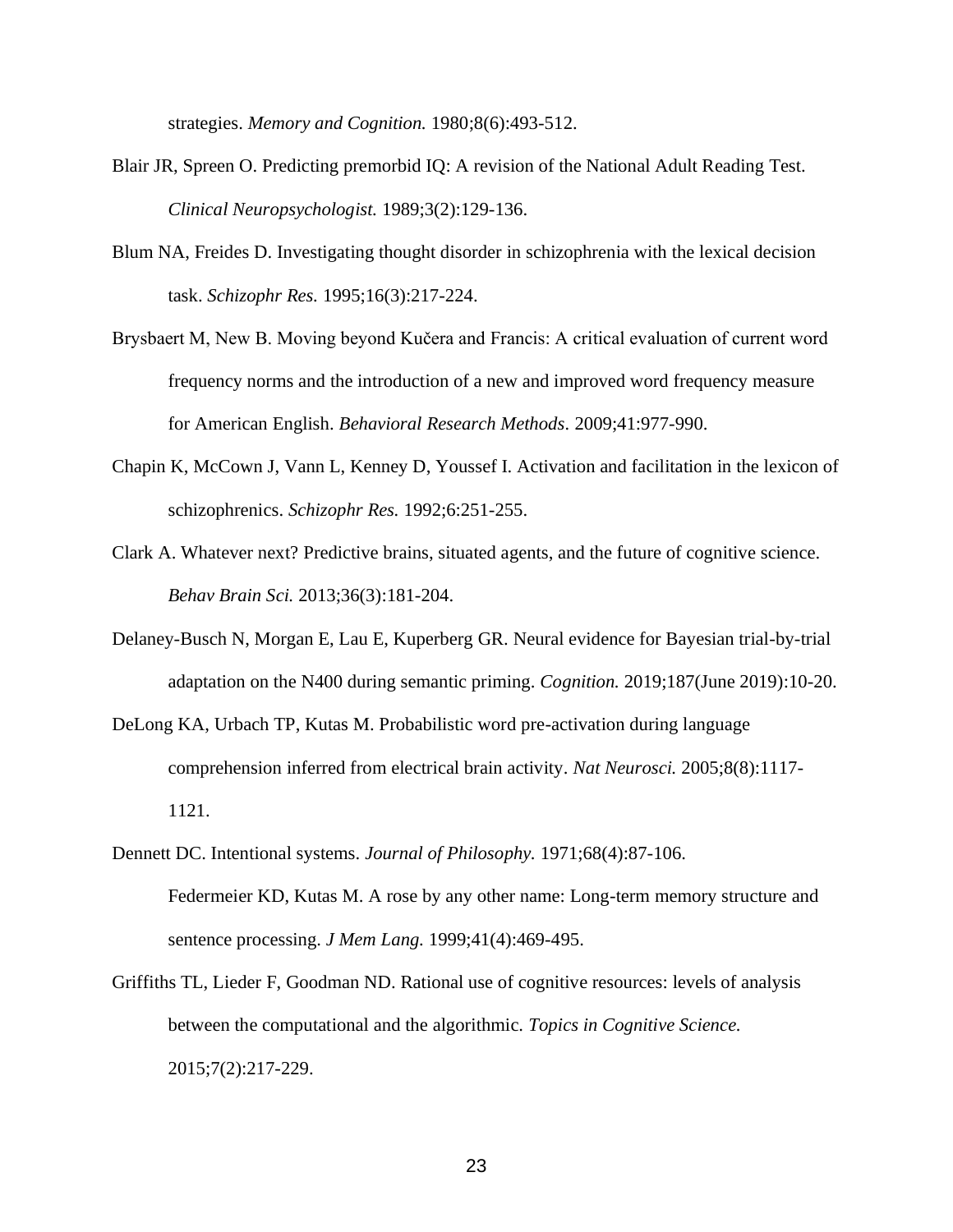- Kleinschmidt DF, Jaeger FT. Robust speech perception: Recognize the familiar, generalize to the similar, and adapt to the novel. *Psychol Rev.* 2015;122(2):148-203.
- Kreher DA, Goff D, Kuperberg GR. Why all the confusion? Experimental task explains discrepant semantic priming effects in schizophrenia under "automatic" conditions: Evidence from event-related potentials. *Schizophr Res.* 2009;111(1-3):174-181.
- Kuperberg GR, Jaeger TF. What do we mean by prediction in language comprehension? *Lang Cogn Neurosci.* 2016;31(1):32-59.
- Kuperberg GR, Kreher DA, Ditman T. What can event-related potentials tell us about language, and perhaps even thought, in schizophrenia? *International Journal of Psychophysiology: Special Issue on Language and Psychophysiology.* 2010;75:66-76.
- Kuperberg GR, Weber K, Delaney-Busch N, et al. Multimodal neuroimaging evidence for looser lexico-semantic networks in schizophrenia:Evidence from masked indirect semantic priming. *Neuropsychologia.* 2019;124:337-349.
- Kutas M, DeLong KA, Smith NJ. A look around at what lies ahead: Prediction and predictability in language processing. In: Bar M, ed. *Predictions in the brain: Using our past to generate a future.* New York: Oxford University Press; 2011:190-207.
- Kuznetsova A, Brockhoff PB, Christensen RHB. lmerTest package: tests in linear mixed effects models. *Journal of Statistical Software.* 2017;82(13).
- Lau EF, Gramfort A, Hämäläinen MS, Kuperberg GR. Automatic semantic facilitation in anterior temporal cortex revealed through multimodal neuroimaging. *J Neurosci.*  2013;33(43):17174-17181.
- Lau EF, Weber K, Gramfort A, Hamalainen MS, Kuperberg GR. Spatiotemporal signatures of lexico-semantic prediction. *Cerebral Cortex.* 2016;26(4):1377-1387.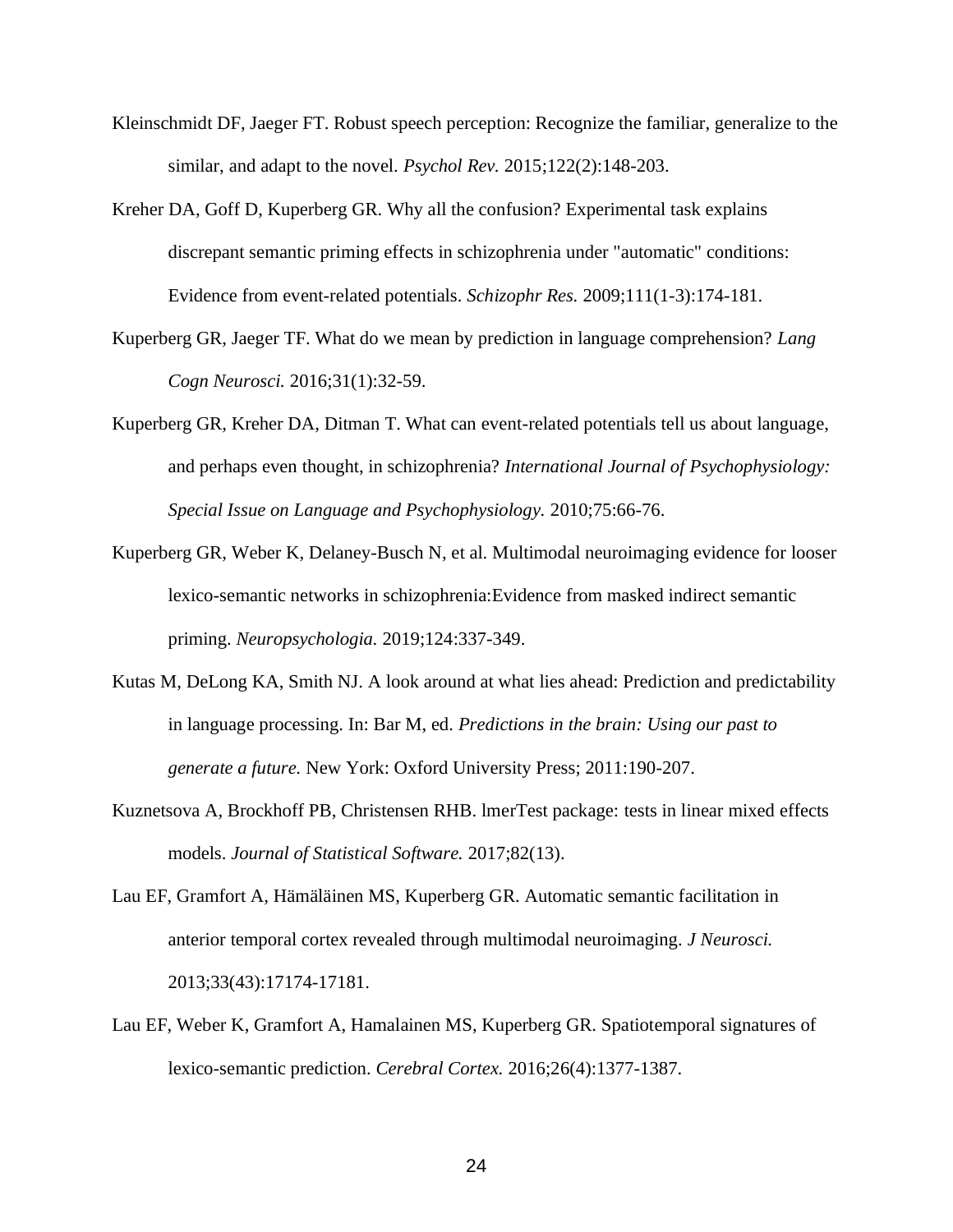- Manschreck TC, Maher BA, Milavetz JJ, Ames D, Weisstein CC, Schneyer ML. Semantic priming in thought disordered schizophrenic patients. *Schizophr Res.* 1988;1:61-66.
- Marcel AJ. Conscious and unconscious perception: An approach to the relations between phenomenal experience and perceptual processes. *Cogn Psychol.* 1983;15(2):238-300.
- Marr D. Simple memory: a theory for archicortex. *Philos Trans R Soc Lond B Biol Sci.*  1971;262(841):23-81.
- McGregor S. The Bayesian stance: Equations for 'as-if' sensorimotor agency. *Adaptive Behavior.* 2017;25(2):72-82.
- Moritz S, Mersmann K, Kloss M, et al. Enhanced semantic priming in thought-disordered schizophrenic patients using a word pronunciation task. *Schizophr Res.* 2001;48(2- 3):301-305.
- Moritz S, Woodward TS, Kuppers D, Lausen A, Schickel M. Increased automatic spreading of activation in thought-disordered schizophrenic patients. *Schizophr Res.* 2003;59(2- 3):181-186.
- Neely JH. Semantic priming and retrieval from lexical memory: Roles of inhibitionless spreading activation and limited-capacity attention. *Journal of Experimental Psychology: General.* 1977;106:226-254.
- Neely JH, Keefe DE, Ross K. Semantic priming in the lexical decision task: Roles of prospective prime-generated expectancies and retrospective semantic matching. *Journal of Experimental Psychology: Learning, Memory, and Cognition.* 1989;15(6):1003-1019.
- Nelson DL, McEvoy CL, Schreiber TA. The University of South Florida free association, rhyme, and word fragment norms. *Behavior Research Methods, Instruments, & Computers.*  2004;36(3):402-407.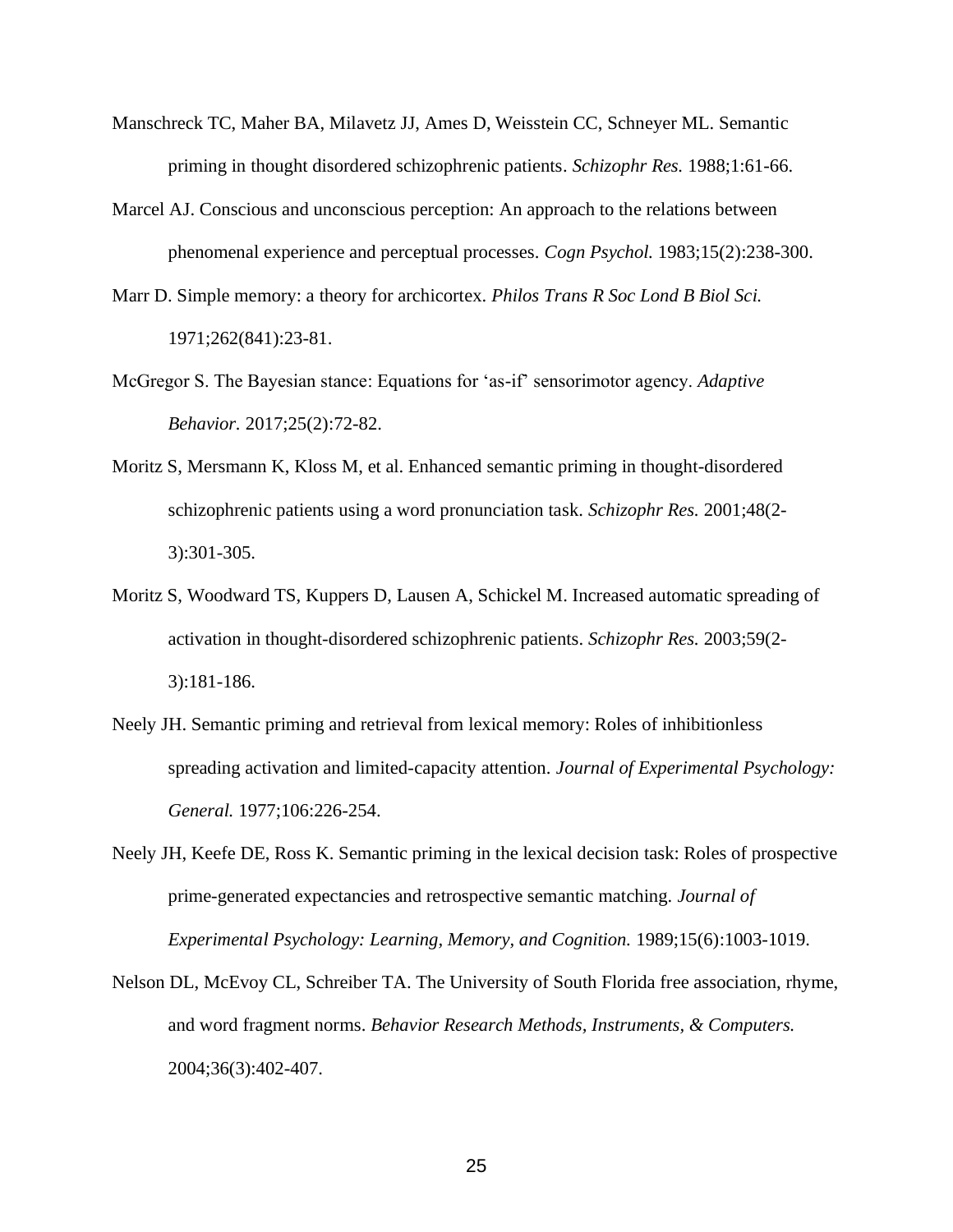- Ober BA, Vinogradov S, Shenaut GK. Semantic priming of category relations in schizophrenia. *Neuropsychology.* 1995;9(2):220-228.
- Oldfield RC. The assessment and analysis of handedness: the Edinburgh inventory. *Neuropsychologia.* 1971;9(1):97-113.
- Perfors A, Tenenbaum JB, Griffiths TL, Xu F. A tutorial introduction to Bayesian models of cognitive development. *Cognition.* 2011;120(3):302-321.
- Pomarol-Clotet E, Oh TM, Laws KR, McKenna PJ. Semantic priming in schizophrenia: Systematic review and meta-analysis. *Br J Psychiatry.* 2008;192(2):92-97.
- Posner MI, Snyder CRR. Attention and cognitive control. In: Solso RL, ed. *Information Processing and Cognition: the Loyola Symposium.* Hillsdale, NJ: Lawrence Erlbaum Associates; 1975:55-85.
- *R: A language and environment for statistical computing* [computer program]. Vienna, Austria: R Foundation for Statistical Computing; 2016.
- Saffran JR, Aslin RN, Newport EL. Statistical learning by 8-month-old infants. *Science.*  1996;274(5294):1926-1928.
- Sanborn AN, Griffiths TL, Navarro DJ. Rational approximations to rational models: alternative algorithms for category learning. *Psychol Rev.* 2010;117(4):1144-1167.
- Shannon CE, Weaver W. *The Mathematical Theory of Communication.* Urbana: University of Illinois Press; 1949.
- Spitzer M, Braun U, Hermle L, Maier S. Associative semantic network dysfunction in thoughtdisordered schizophrenic patients: Direct evidence from indirect semantic priming. *Biol Psychiatry.* 1993;34:864-877.

Spitzer RL, Williams JB, Gibbon M, First MB. The Structured Clinical Interview for DSM-III-R